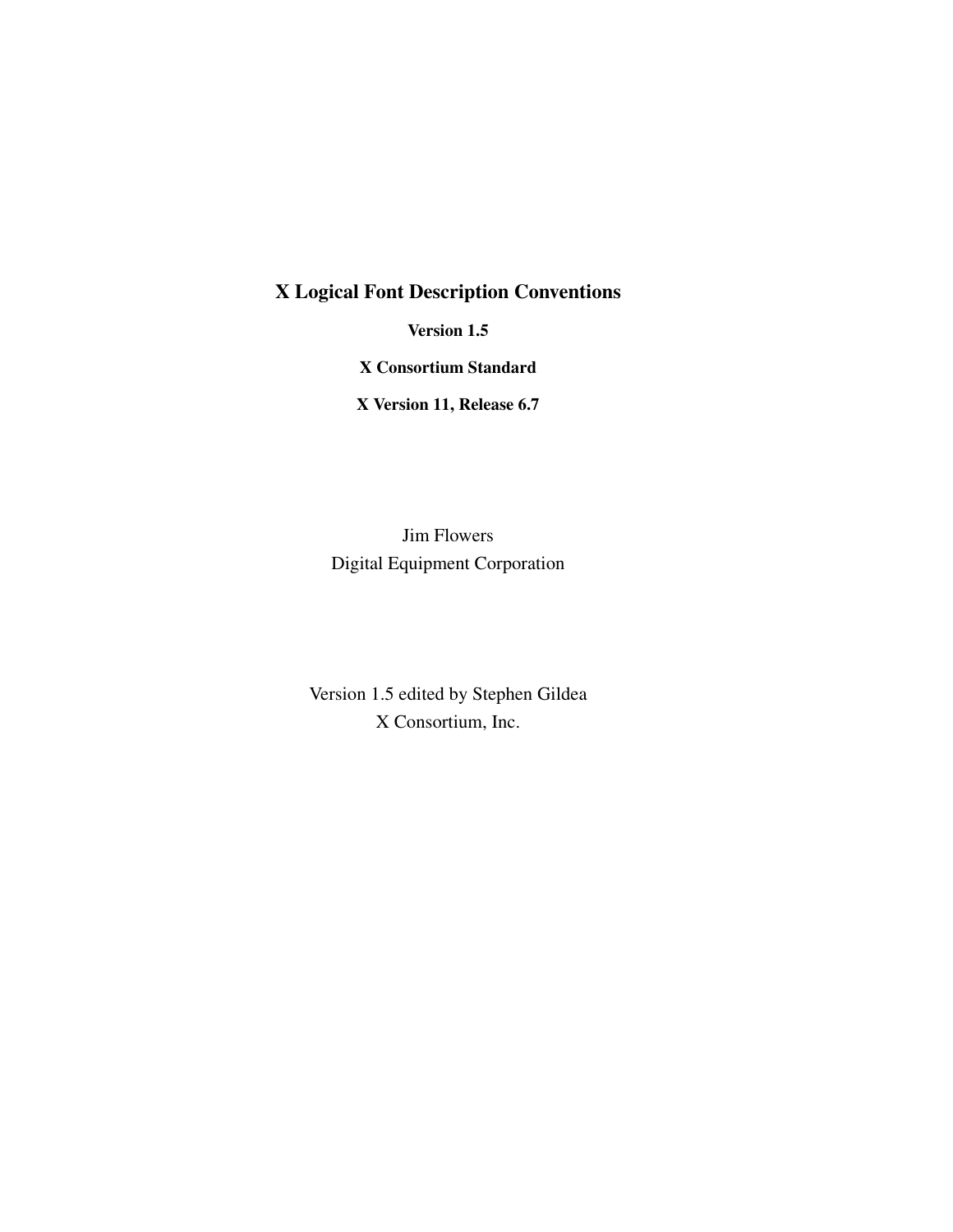*X Window System* is a trademark of The Open Group.

Helvetica and Times are registered trademarks of Linotype Company.

ITC Avant Garde Gothic is a registered trademark of International Typeface Corporation.

Times Roman is a registered trademark of Monotype Corporation.

Bitstream Amerigo is a registered trademark of Bitstream Inc.

Stone is a registered trademark of Adobe Systems Inc.

Copyright © 1988, 1994 X Consortium

Permission is hereby granted, free of charge, to any person obtaining a copy of this software and associated documentation files (the ''Software''), to deal in the Software without restriction, including without limitation the rights to use, copy, modify, merge, publish, distribute, sublicense, and/or sell copies of the Software, and to permit persons to whom the Software is furnished to do so, subject to the following conditions:

The above copyright notice and this permission notice shall be included in all copies or substantial portions of the Software.

THE SOFTWARE IS PROVIDED ''AS IS'', WITHOUT WARRANTY OF ANY KIND, EXPRESS OR IMPLIED, INCLUDING BUT NOT LIMITED TO THE WARRANTIES OF MERCHANTABILITY, FITNESS FOR A PARTIC-ULAR PURPOSE AND NONINFRINGEMENT. IN NO EVENT SHALL THE X CONSORTIUM BE LIABLE FOR ANY CLAIM, DAMAGES OR OTHER LIABILITY, WHETHER IN AN ACTION OF CONTRACT, TORT OR OTH-ERWISE, ARISING FROM, OUT OF OR IN CONNECTION WITH THE SOFTWARE OR THE USE OR OTHER DEALINGS IN THE SOFTWARE.

Except as contained in this notice, the name of the X Consortium shall not be used in advertising or otherwise to promote the sale, use or other dealings in this Software without prior written authorization from the X Consortium.

Copyright © 1988, 1989 Digital Equipment Corporation, Maynard MA. All rights reserved.

Permission to use, copy, modify, and distribute this documentation for any purpose and without fee is hereby granted, provided that the above copyright notice and this permission notice appear in all copies. Digital Equipment Corporation makes no representations about the suitability for any purpose of the information in this document. This documentation is provided as is without express or implied warranty.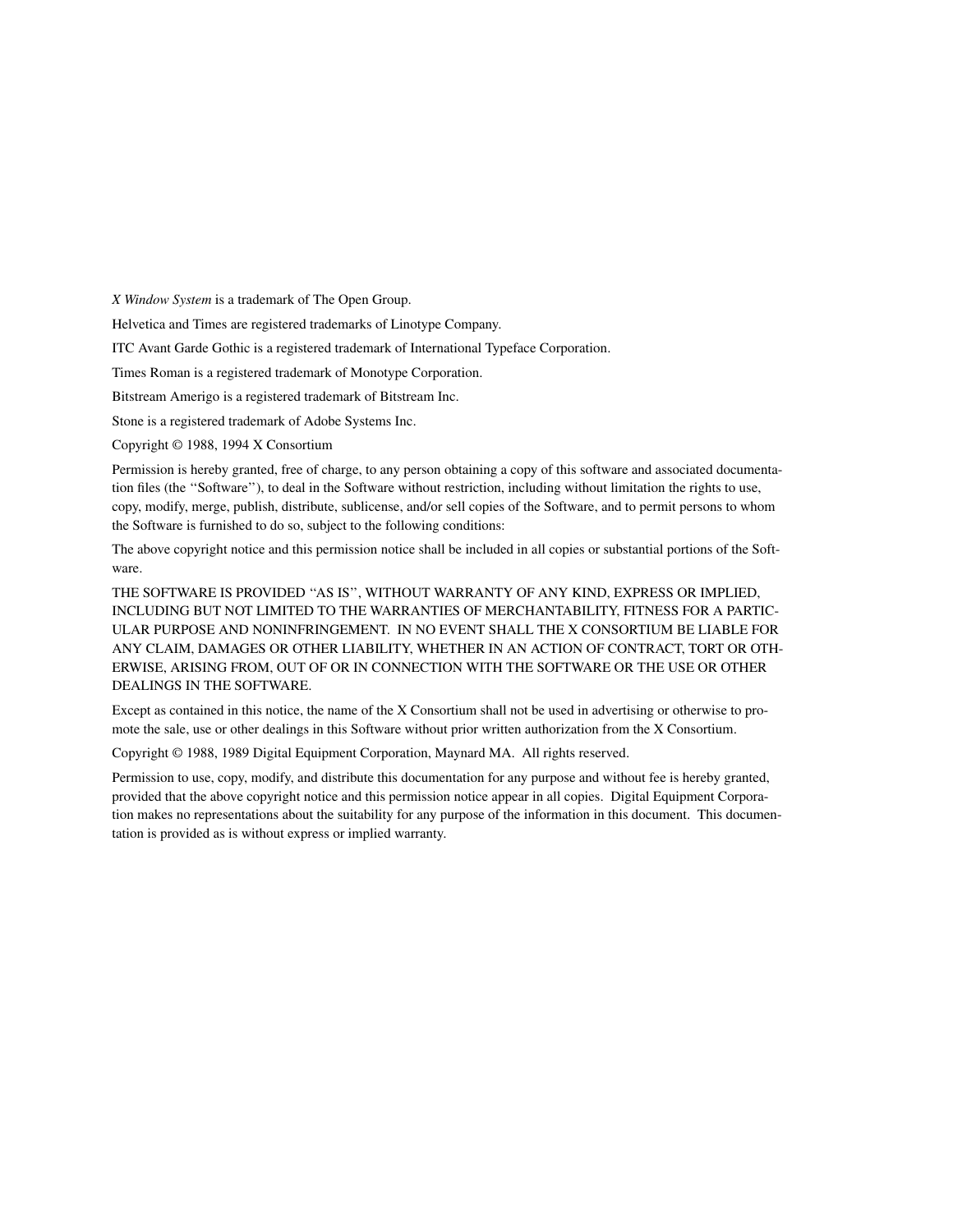#### **1. Introduction**

It is a requirement that X client applications must be portable across server implementations, with very different file systems, naming conventions, and font libraries. However, font access requests, as defined by the *X Window System Protocol*, neither specify server-independent conventions for font names nor provide adequate font properties for logically describing typographic fonts.

X clients must be able to dynamically determine the fonts available on any given server so that understandable information can be presented to the user or so that intelligent font fallbacks can be chosen. It is desirable for the most common queries to be accomplished without the overhead of opening each font and inspecting font properties, by means of simple **ListFonts** requests. For example, if a user selected a Helvetica typeface family, a client application should be able to query the server for all Helvetica fonts and present only those setwidths, weights, slants, point sizes, and character sets available for that family.

This document gives a standard logical font description (hereafter referred to as XLFD) and the conventions to be used in the core protocol so that clients can query and access screen type libraries in a consistent manner across all  $X$  servers. In addition to completely specifying a given font by means of its **FontName**, the XLFD also provides for a standard set of key **FontProperties** that describe the font in more detail.

The XLFD provides an adequate set of typographic font properties, such as CAP\_HEIGHT, X HEIGHT, and RELATIVE SETWIDTH, for publishing and other applications to do intelligent font matching or substitution when handling documents created on some foreign server that use potentially unknown fonts. In addition, this information is required by certain clients to position subscripts automatically and determine small capital heights, recommended leading, word-space values, and so on.

#### **2. Requirements and Goals**

The XLFD meets the short-term and long-term goals to have a standard logical font description that:

- Provides unique, descriptive font names that support simple pattern matching
- Supports multiple font vendors, arbitrary character sets, and encodings
- Supports naming and instancing of scalable and polymorphic fonts
- Supports transformations and subsetting of fonts
- Is independent of X server and operating or file system implementations
- Supports arbitrarily complex font matching or substitution
- Is extensible

#### **2.1. Provide Unique and Descriptive Font Names**

It should be possible to have font names that are long enough and descriptive enough to have a reasonable probability of being unique without inventing a new registration organization. Resolution and size-dependent font masters, multivendor font libraries, and so on must be anticipated and handled by the font name alone.

The name itself should be structured to be amenable to simple pattern matching and parsing, thus allowing X clients to restrict font queries to some subset of all possible fonts in the server.

#### **2.2. Support Multiple Font Vendors and Character Sets**

The font name and properties should distinguish between fonts that were supplied by different font vendors but that possibly share the same name. We anticipate a highly competitive font market where users will be able to buy fonts from many sources according to their particular requirements.

A number of font vendors deliver each font with all glyphs designed for that font, where charset mappings are defined by encoding vectors. Some server implementations may force these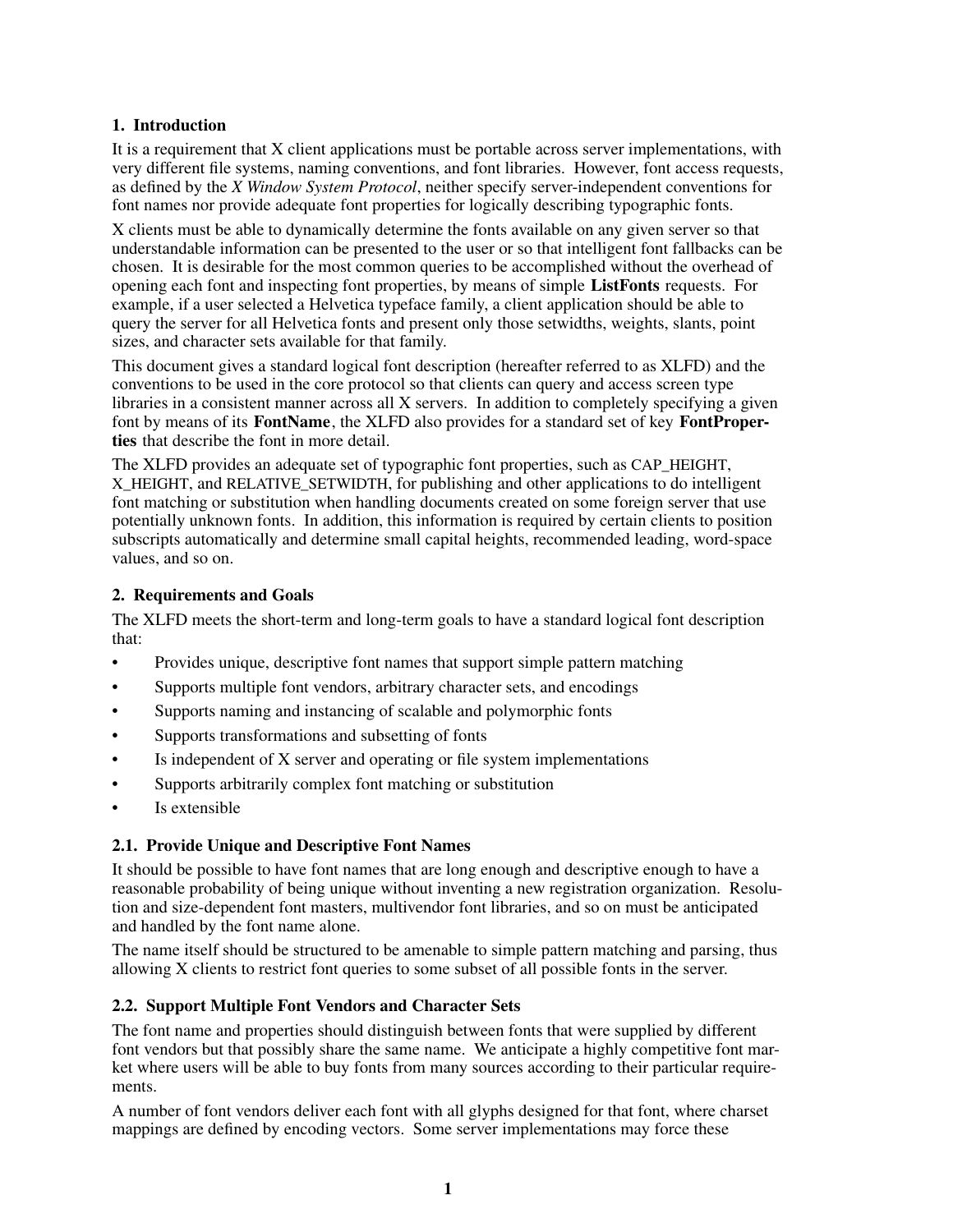mappings to proprietary or standard charsets statically in the font data. Others may desire to perform the mapping dynamically in the server. Provisions must be made in the font name that allows a font request to specify or identify specific charset mappings in server environments where multiple charsets are supported.

### **2.3. Support Scalable and Polymorphic Fonts**

If a font source can be scaled to an arbitrary size or varied in other ways, it should be possible for an application to determine that fact from the font name, and the application should be able to construct a font name for any specific instance.

### **2.4. Support Transformations and Subsetting of Fonts**

Arbitrary two-dimensional linear transformations of fonts should be able to be requested by applications. Since such transformed fonts may be used for special effects requiring a few characters from each of many differently transformed fonts, it should be possible to request only a few characters from a font for efficiency.

### **2.5. Be Independent of X Server and Operating or File System Implementations**

X client applications that require a particular font should be able to use the descriptive name without knowledge of the file system or other repository in use by the server. However, it should be possible for servers to translate a given font name into a file name syntax that it knows how to deal with, without compromising the uniqueness of the font name. This algorithm should be reversible (exactly how this translation is done is implementation dependent).

### **2.6. Support Arbitrarily Complex Font Matching and Substitution**

In addition to the font name, the XLFD should define a standard list of descriptive font properties, with agreed-upon fallbacks for all fonts. This allows client applications to derive font-specific formatting or display data and to perform font matching or substitution when asked to handle potentially unknown fonts, as required.

# **2.7. Be Extensible**

The XLFD must be extensible so that new and/or private descriptive font properties can be added to conforming fonts without making existing X client or server implementations obsolete.

### **3. X Logical Font Description**

XLFD is divided into two basic components: the **FontName**, which gives all font information needed to uniquely identify a font in X protocol requests (for example, **OpenFont**, **ListFonts**, and so on) and a variable list of optional **FontProperties**, which describe a font in more detail.

The **FontName** is used in font queries and is returned as data in certain X protocol requests. It is also specified as the data value for the **FONT** item in the X Consortium Character Bitmap Distribution Format Standard (BDF V2.1).

The **FontProperties** are supplied on a font-by-font basis and are returned as data in certain X protocol requests as part of the **XFontStruct** data structure. The names and associated data values for each of the **FontProperties** may also appear as items of the **STARTPROPERTIES**...**END-PROPERTIES** list in the BDF V2.1 specification.

# **3.1. FontName**

Each **FontName** is logically composed of two strings: a **FontNameRegistry** prefix that is followed by a **FontNameSuffix**. The **FontName** uses the ISO 8859-1 encoding. The **Font-NameRegistry** is an x-registered-name (a name that has been registered with the X Consortium) that identifies the registration authority that owns the specified **FontNameSuffix** syntax and semantics.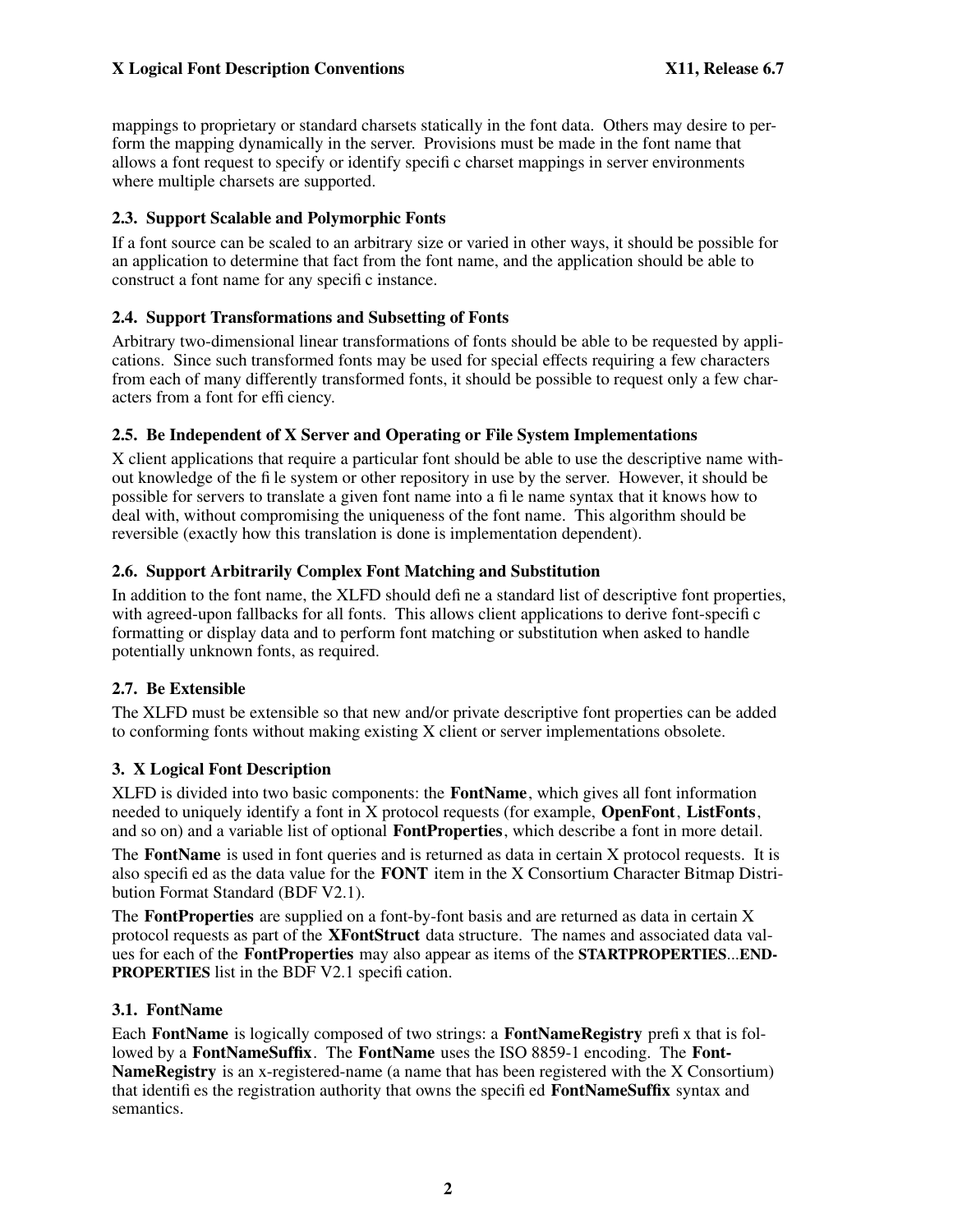All font names that conform to this specification are to use a **FontNameRegistry** prefix, which is defined to be the string ''−'' (HYPHEN). All **FontNameRegistry** prefixes of the form: +*version*−, where the specified version indicates some future XLFD specification, are reserved by the X Consortium for future extensions to XLFD font names. If required, extensions to the current XLFD font name shall be constructed by appending new fields to the current structure, each delimited by the existing field delimiter. The availability of other **FontNameRegistry** prefixes or fonts that support other registries is server implementation dependent.

In the X protocol specification, the **FontName** is required to be a string; hence, numeric field values are represented in the name as string equivalents. All **FontNameSuffix** fields are also defined as **FontProperties**; numeric property values are represented as signed or unsigned integers, as appropriate.

### **3.1.1. FontName Syntax**

The **FontName** is a structured, parsable string (of type STRING8) whose Backus-Naur Form syntax description is as follows:

| FontName $\equiv$         | XFontNameRegistry XFontNameSuffi x   PrivFontNameRegistry PrivFont-   |
|---------------------------|-----------------------------------------------------------------------|
|                           | NameSuffi x                                                           |
| $XFontNameRegistry :: =$  | XFNDelim   XFNExtPrefi x Version XFNDelim                             |
| $X$ FontNameSuffi x ::=   | FOUNDRY XFNDelim FAMILY NAME XFNDelim WEIGHT NAME                     |
|                           | XFNDelim SLANT XFNDelim SETWIDTH NAME XFNDelim ADD                    |
|                           | STYLE_NAME XFNDelim PIXEL_SIZE XFNDelim POINT_SIZE                    |
|                           | XFNDelim RESOLUTION X XFNDelim RESOLUTION Y XFNDelim                  |
|                           | SPACING XFNDelim AVERAGE WIDTH XFNDelim CHARSET REG-                  |
|                           | ISTRY XFNDelim CHARSET_ENCODING                                       |
| Version $\mathrel{::}=$   | STRING8 – the XLFD version that defines an extension to the font name |
|                           | syntax (for example, " $1.4$ ")                                       |
| $XFNExtPrefi x ::=$       | $OCTET - "+'$ (PLUS)                                                  |
| $XFNDelim ::=$            | $OCTET - "-'$ (HYPHEN)                                                |
| PrivFontNameRegistry ::=  | STRING8 – other than those strings reserved by XLFD                   |
| PrivFontNameSuffi $x ::=$ | STRING8                                                               |
|                           |                                                                       |

Field values are constructed as strings of ISO 8859-1 graphic characters, excluding the following:

- ''−'' (HYPHEN), the XLFD font name delimiter character
- ''?'' (QUESTION MARK) and ''\*'' (ASTERISK), the X protocol font name wildcard characters
- '','' (COMMA), used by Xlib to separate XLFD font names in a font set.
- """ (OUOTATION MARK), used by some commercial products to quote a font name.

Alphabetic case distinctions are allowed but are for human readability concerns only. Conforming X servers will perform matching on font name query or open requests independent of case. The entire font name string must have no more than 255 characters. It is recommended that clients construct font name query patterns by explicitly including all field delimiters to avoid unexpected results. Note that SPACE is a valid character of a **FontName** field; for example, the string ''ITC Avant Garde Gothic'' might be a FAMILY\_NAME.

### **3.1.2. FontName Field Definitions**

This section discusses the **FontName**:

- FOUNDRY field
- FAMILY NAME field
- WEIGHT\_NAME field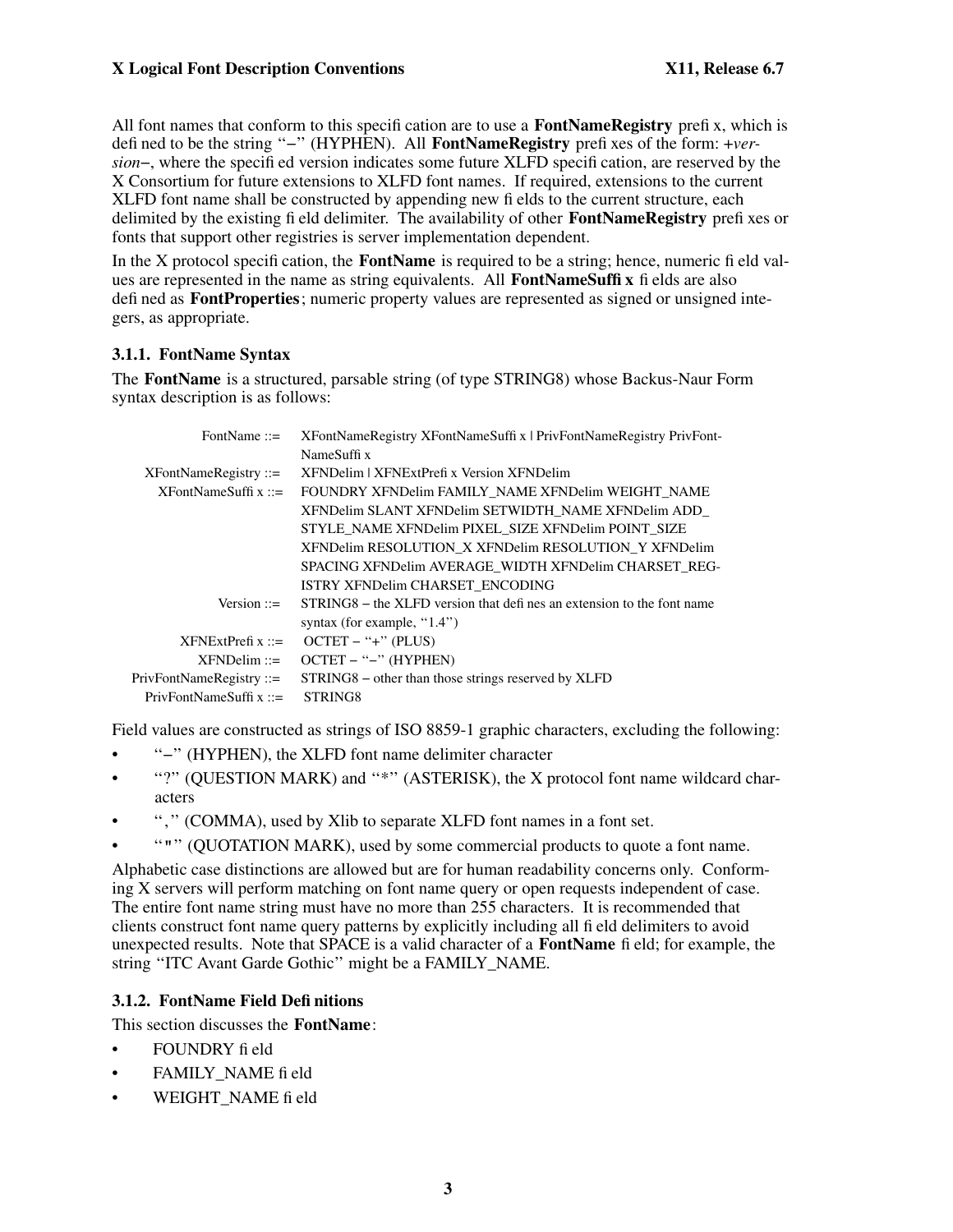- SLANT field
- SETWIDTH\_NAME fi eld
- ADD\_STYLE\_NAME field
- PIXEL\_SIZE fi eld
- POINT\_SIZE fi eld
- RESOLUTION X and RESOLUTION Y fields
- SPACING field
- AVERAGE\_WIDTH field
- CHARSET\_REGISTRY and CHARSET\_ENCODING fi elds

# **3.1.2.1. FOUNDRY Field**

FOUNDRY is an x-registered-name, the name or identifier of the digital type foundry that digitized and supplied the font data, or if different, the identifier of the organization that last modified the font shape or metric information.

The reason this distinction is necessary is that a given font design may be licensed from one source (for example, ITC) but digitized and sold by any number of different type suppliers. Each digital version of the original design, in general, will be somewhat different in metrics and shape from the idealized original font data, because each font foundry, for better or for worse, has its own standards and practices for tweaking a typeface for a particular generation of output technologies or has its own perception of market needs.

It is up to the type supplier to register with the X Consortium a suitable name for this **FontName** field according to the registration procedures defined by the Consortium.

The X Consortium shall define procedures for registering foundry and other names and shall maintain and publish, as part of its public distribution, a registry of such registered names for use in XLFD font names and properties.

# **3.1.2.2. FAMILY\_NAME Field**

FAMILY NAME is a string that identifies the range or family of typeface designs that are all variations of one basic typographic style. This must be spelled out in full, with words separated by spaces, as required. This name must be human-understandable and suitable for presentation to a font user to identify the typeface family.

It is up to the type supplier to supply and maintain a suitable string for this field and font property, to secure the proper legal title to a given name, and to guard against the infringement of other's copyrights or trademarks. By convention, FAMILY\_NAME is not translated. FAMILY\_NAME may include an indication of design ownership if considered a valid part of the typeface family name.

The following are examples of FAMILY\_NAME:

- **Helvetica**
- **ITC** Avant Garde Gothic
- Times
- Times Roman
- Bitstream Amerigo
- Stone

# **3.1.2.3. WEIGHT\_NAME Field**

WEIGHT\_NAME is a string that identifies the font's typographic weight, that is, the nominal blackness of the font, according to the FOUNDRY's judgment. This name must be human-understandable and suitable for presentation to a font user. The value ''0'' is used to indicate a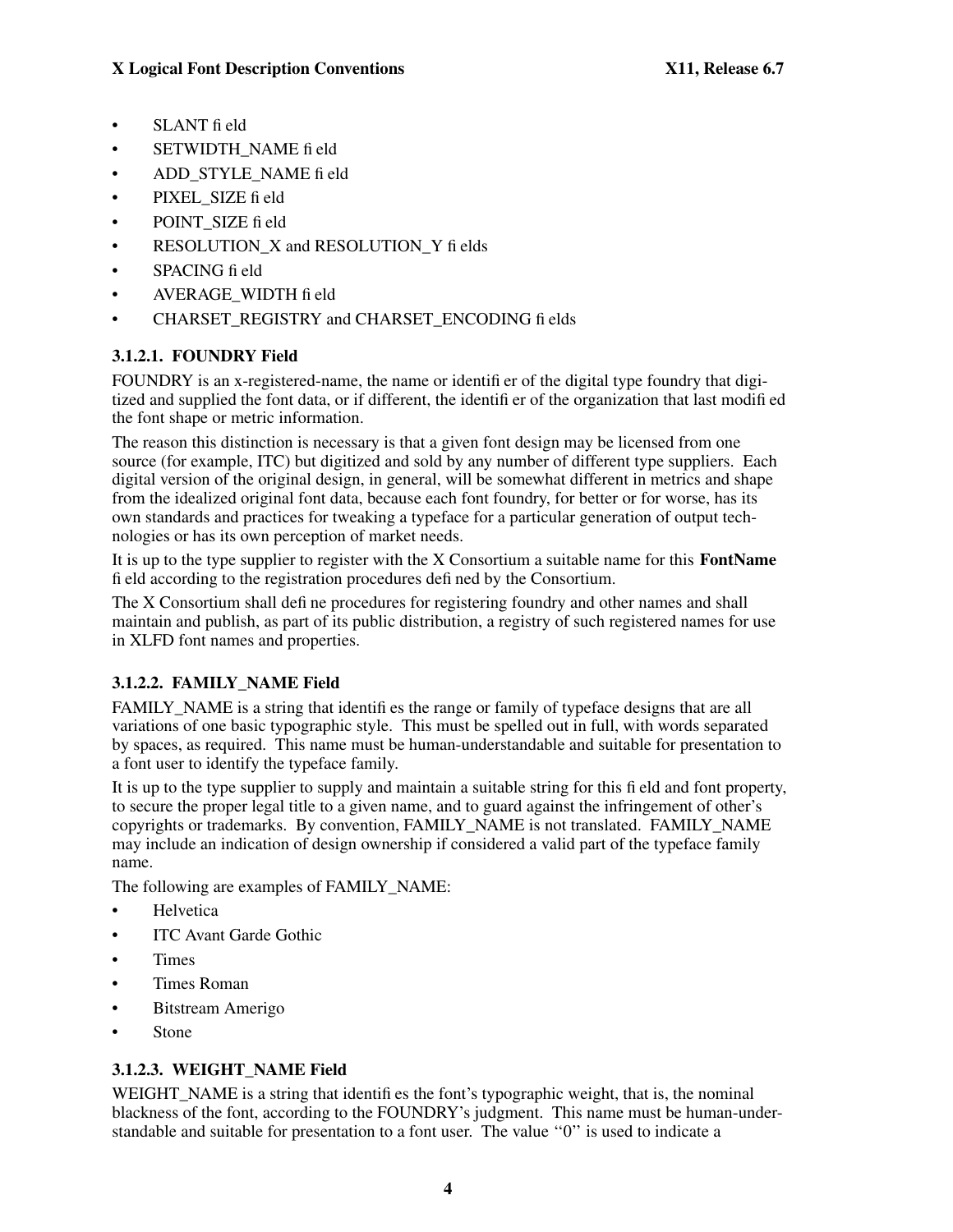polymorphic font (see section 6).

The interpretation of this field is somewhat problematic because the typographic judgment of weight has traditionally depended on the overall design of the typeface family in question; that is, it is possible that the DemiBold weight of one font could be almost equivalent in typographic feel to a Bold font from another family.

WEIGHT\_NAME is captured as an arbitrary string because it is an important part of a font's complete human-understandable name. However, it should not be used for font matching or substitution. For this purpose, X client applications should use the weight-related font properties (RELATIVE\_WEIGHT and WEIGHT) that give the coded relative weight and the calculated weight, respectively.

### **3.1.2.4. SLANT Field**

SLANT is a code-string that indicates the overall posture of the typeface design used in the font. The encoding is as follows:

| Code            | <b>English Translation</b> | <b>Description</b>                                                     |
|-----------------|----------------------------|------------------------------------------------------------------------|
| $\lq\lq R$ "    | Roman                      | Upright design                                                         |
| $\mathbf{``T'}$ | Italic                     | Italic design, slanted clockwise from the vertical                     |
|                 | Oblique                    | Obliqued upright design, slanted clockwise from the ver-<br>tical      |
| " $RI$ "        | Reverse Italic             | Italic design, slanted counterclockwise from the vertical              |
| "RO"            | Reverse Oblique            | Obliqued upright design, slanted counterclockwise from<br>the vertical |
| $\lq\lq$ OT"    | Other                      | Other                                                                  |
| numeric         | Polymorphic                | See section 6 on polymorphic font support.                             |

The SLANT codes are for programming convenience only and usually are converted into their equivalent human-understandable form before being presented to a user.

### **3.1.2.5. SETWIDTH\_NAME Field**

SETWIDTH\_NAME is a string that gives the font's typographic proportionate width, that is, the nominal width per horizontal unit of the font, according to the FOUNDRY's judgment. The value ''0'' is used to indicate a polymorphic font (see section 6).

As with WEIGHT\_NAME, the interpretation of this field or font property is somewhat problematic, because the designer's judgment of setwidth has traditionally depended on the overall design of the typeface family in question. For purposes of font matching or substitution, X client applications should either use the RELATIVE\_SETWIDTH font property that gives the relative coded proportionate width or calculate the proportionate width.

The following are examples of SETWIDTH\_NAME:

- Normal
- Condensed
- Narrow
- Double Wide

### **3.1.2.6. ADD\_STYLE\_NAME Field**

ADD\_STYLE\_NAME is a string that identifies additional typographic style information that is not captured by other fields but is needed to identify the particular font. The character "[" anywhere in the field is used to indicate a polymorphic font (see section 6).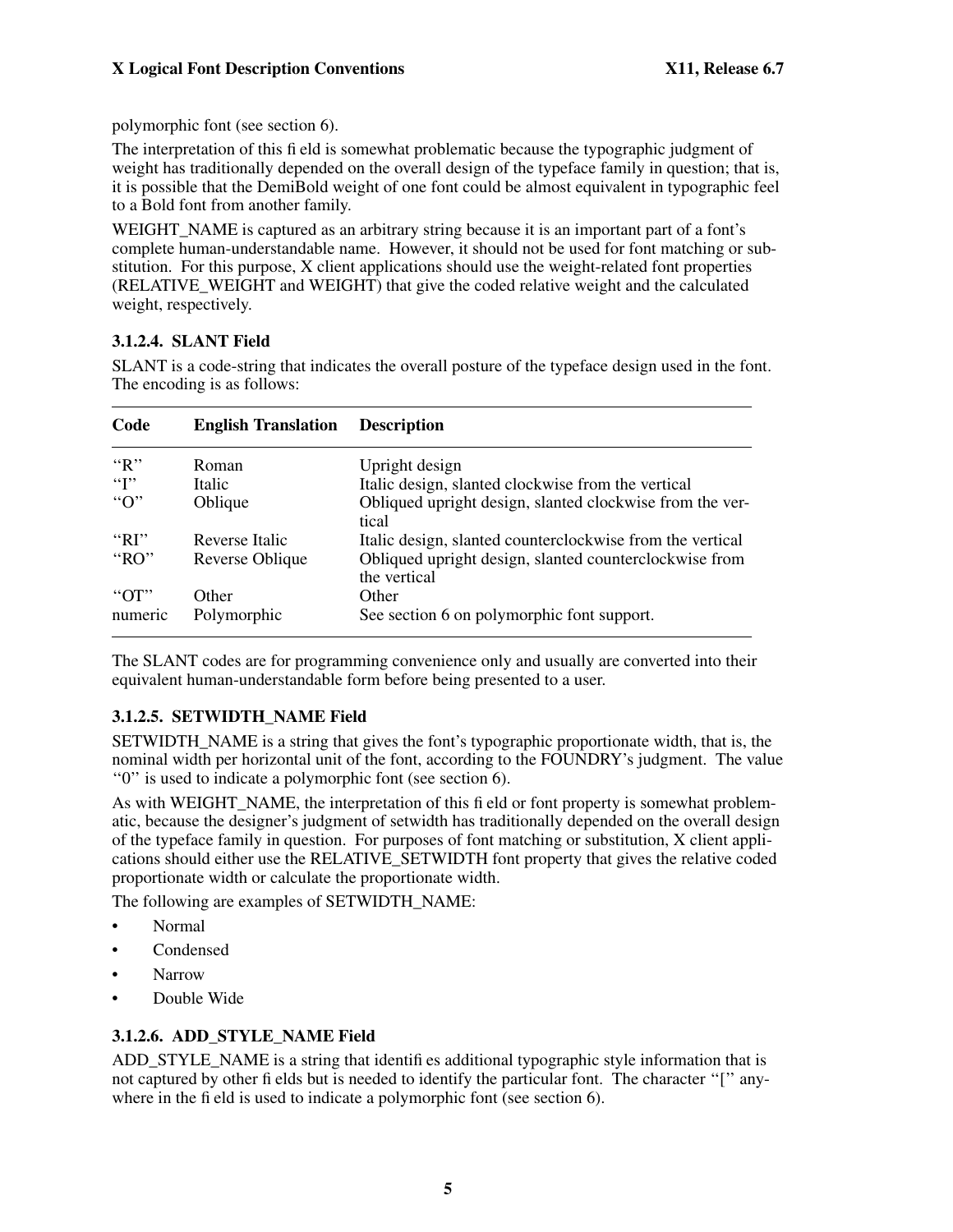ADD\_STYLE\_NAME is not a typeface classification field and is only used for uniqueness. Its use, as such, is not limited to typographic style distinctions.

The following are examples of ADD\_STYLE\_NAME:

- Serif
- Sans Serif
- Informal
- **Decorated**

### **3.1.2.7. PIXEL\_SIZE Field**

PIXEL\_SIZE gives the body size of the font at a particular POINT\_SIZE and RESOLUTION\_Y. PIXEL\_SIZE is either an integer-string or a string beginning with "[". A string beginning with ''['' represents a matrix (see section 4). PIXEL\_SIZE usually incorporates additional vertical spacing that is considered part of the font design. (Note, however, that this value is not necessarily equivalent to the height of the font bounding box.) Zero is used to indicate a scalable font (see section 5).

PIXEL\_SIZE usually is used by X client applications that need to query fonts according to device-dependent size, regardless of the point size or vertical resolution for which the font was designed.

### **3.1.2.8. POINT\_SIZE Field**

POINT\_SIZE gives the body size for which the font was designed. POINT\_SIZE is either an integer-string or a string beginning with "[". A string beginning with "[" represents a matrix (see section 4). This field usually incorporates additional vertical spacing that is considered part of the font design. (Note, however, that POINT\_SIZE is not necessarily equivalent to the height of the font bounding box.) POINT\_SIZE is expressed in decipoints (where points are as defined in the X protocol or 72.27 points equal 1 inch). Zero is used to indicate a scalable font (see section  $5$ ).

POINT\_SIZE and RESOLUTION\_Y are used by X clients to query fonts according to deviceindependent size to maintain constant text size on the display regardless of the PIXEL\_SIZE used for the font.

### **3.1.2.9. RESOLUTION\_X and RESOLUTION\_Y Fields**

RESOLUTION\_X and RESOLUTION\_Y are unsigned integer-strings that give the horizontal and vertical resolution, measured in pixels or dots per inch (dpi), for which the font was designed. Zero is used to indicate a scalable font (see section 5). Horizontal and vertical values are required because a separate bitmap font must be designed for displays with very different aspect ratios (for example, 1:1, 4:3, 2:1, and so on).

The separation of pixel or point size and resolution is necessary because X allows for servers with very different video characteristics (for example, horizontal and vertical resolution, screen and pixel size, pixel shape, and so on) to potentially access the same font library. The font name, for example, must differentiate between a 14-point font designed for 75 dpi (body size of about 14 pixels) or a 14-point font designed for 150 dpi (body size of about 28 pixels). Further, in servers that implement some or all fonts as continuously scaled and scan-converted outlines, POINT\_SIZE and RESOLUTION\_Y will help the server to differentiate between potentially separate font masters for text, title, and display sizes or for other typographic considerations.

### **3.1.2.10. SPACING Field**

SPACING is a code-string that indicates the escapement class of the font, that is, monospace (fixed pitch), proportional (variable pitch), or charcell (a special monospaced font that conforms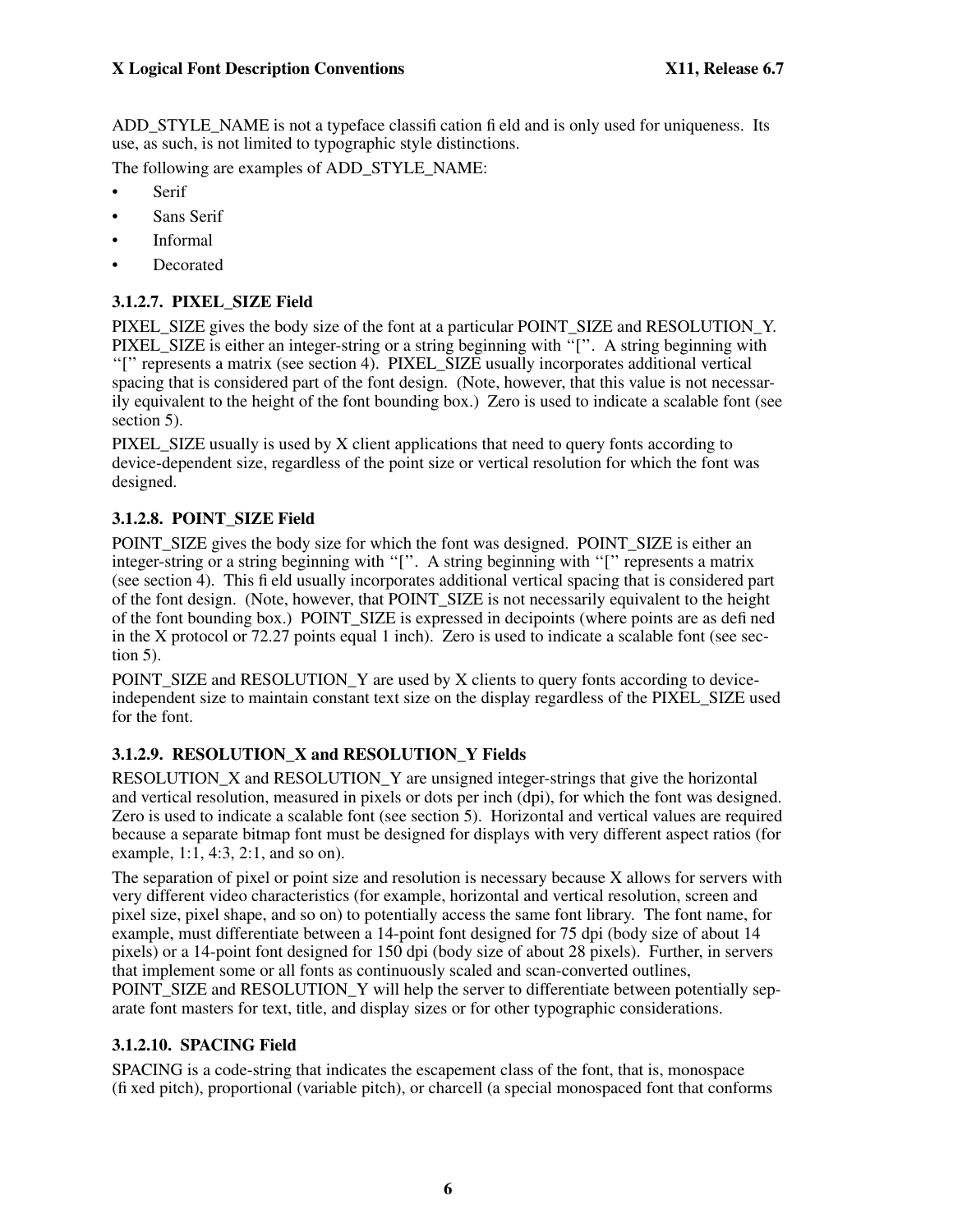| Code | <b>English Translation</b> | <b>Description</b>                                                                                                                                                                                                                                                                                                                                                                                                                                                                                                                                                                                                                                                                                                                                                                                                                                                                                                    |
|------|----------------------------|-----------------------------------------------------------------------------------------------------------------------------------------------------------------------------------------------------------------------------------------------------------------------------------------------------------------------------------------------------------------------------------------------------------------------------------------------------------------------------------------------------------------------------------------------------------------------------------------------------------------------------------------------------------------------------------------------------------------------------------------------------------------------------------------------------------------------------------------------------------------------------------------------------------------------|
| ``P" | Proportional               | A font whose logical character widths vary for each glyph. Note that<br>no other restrictions are placed on the metrics of a proportional font.                                                                                                                                                                                                                                                                                                                                                                                                                                                                                                                                                                                                                                                                                                                                                                       |
| "M"  | Monospaced                 | A font whose logical character widths are constant (that is, every<br>glyph in the font has the same logical width). No other restrictions<br>are placed on the metrics of a monospaced font.                                                                                                                                                                                                                                                                                                                                                                                                                                                                                                                                                                                                                                                                                                                         |
|      | CharCell                   | A monospaced font that follows the standard typewriter character cell<br>model (that is, the glyphs of the font can be modeled by X clients as<br>"boxes" of the same width and height that are imaged side-by-side to<br>form text strings or top-to-bottom to form text lines). By definition,<br>all glyphs have the same logical character width, and no glyphs have<br>"ink" outside of the character cell. There is no kerning (that is, on a<br>per-character basis with positive metrics: $0 \leq$ left-bearing $\leq$ right-<br>bearing $\le$ width; with negative metrics: width $\le$ left-bearing $\le$<br>right-bearing $\le$ zero). Also, the vertical extents of the font do not<br>exceed the vertical spacing (that is, on a per-character basis: ascent<br>$\le$ font-ascent and descent $\le$ font-descent). The cell height = font-<br>$descent + font-ascent$ , and the width $= AVERAGE$ WIDTH. |

to the traditional data-processing character cell font model). The encoding is as follows:

### **3.1.2.11. AVERAGE\_WIDTH Field**

AVERAGE\_WIDTH is an integer-string typographic metric value that gives the unweighted arithmetic mean of the absolute value of the width of each glyph in the font (measured in tenths of pixels), multiplied by −1 if the dominant writing direction for the font is right-to-left. A leading """ (TILDE) indicates a negative value. For monospaced and character cell fonts, this is the width of all glyphs in the font. Zero is used to indicate a scalable font (see section 5).

#### **3.1.2.12. CHARSET\_REGISTRY and CHARSET\_ENCODING Fields**

The character set used to encode the glyphs of the font (and implicitly the font's glyph repertoire), as maintained by the X Consortium character set registry. CHARSET\_REGISTRY is an x-registered-name that identifies the registration authority that owns the specified encoding. CHARSET\_ENCODING is a registered name that identifies the coded character set as defined by that registration authority and, optionally, a subsetting hint.

Although the X protocol does not explicitly have any knowledge about character set encodings, it is expected that server implementors will prefer to embed knowledge of certain proprietary or standard charsets into their font library for reasons of performance and convenience. The CHARSET\_REGISTRY and CHARSET\_ENCODING fields or properties allow an X client font request to specify a specific charset mapping in server environments where multiple charsets are supported. The availability of any particular character set is font and server implementation dependent.

To prevent collisions when defining character set names, it is recommended that CHARSET\_REGISTRY and CHARSET\_ENCODING name pairs be constructed according to the following conventions:

|                                 | CharsetRegistry ::= StdCharsetRegistryName   PrivCharsetRegistryName          |
|---------------------------------|-------------------------------------------------------------------------------|
| $CharacterEncoding ::=$         | StdCharsetEncodingName   PrivCharsetEncodingName                              |
| StdCharacterRequest             | StdOrganizationId StdNumber   StdOrganizationId StdNumber Dot Year            |
| $PrivCharacterRegistryName ::=$ | OrganizationId STRING8                                                        |
|                                 | StdCharsetEncodingName ::= STRING8-numeric part number of referenced standard |
|                                 |                                                                               |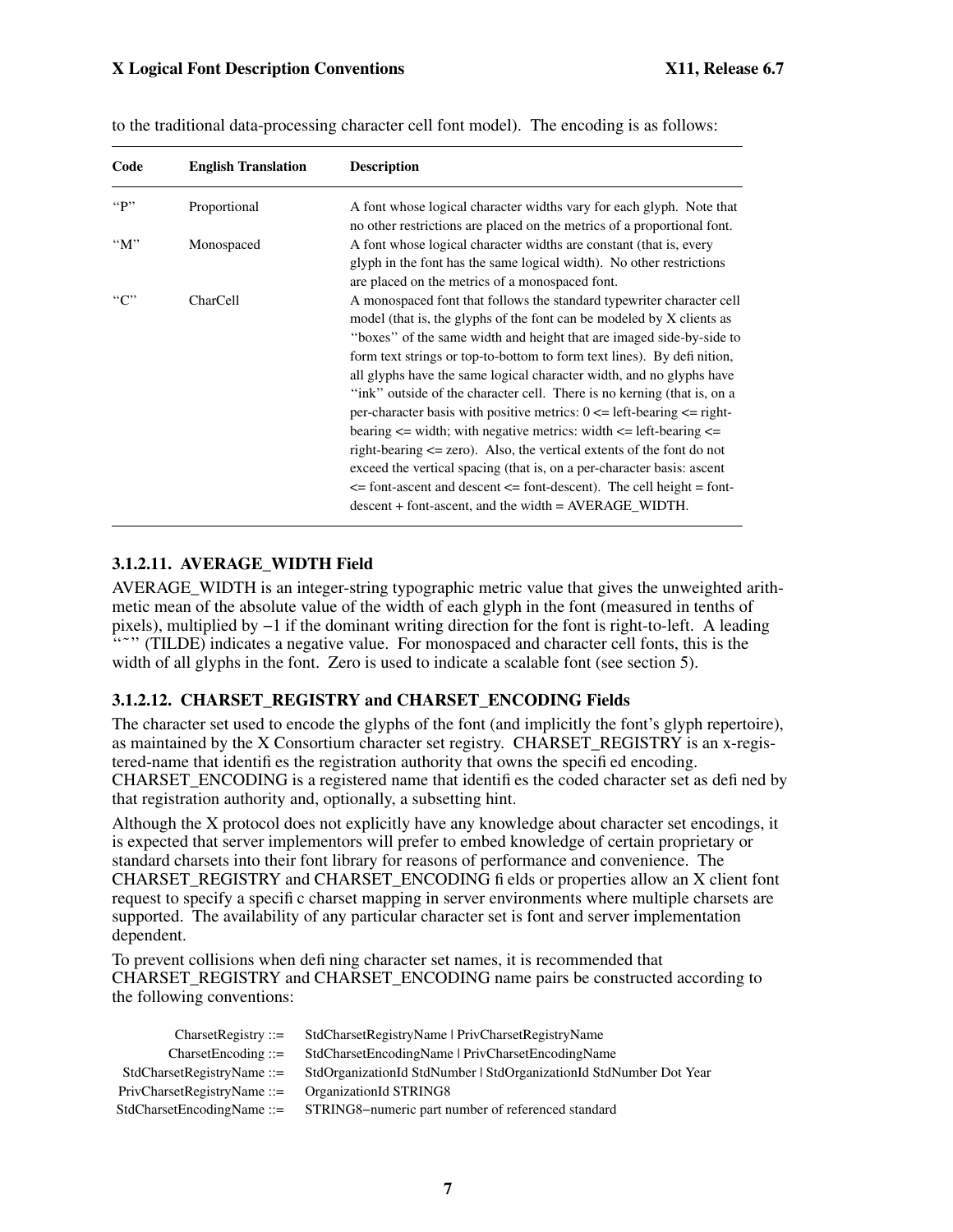| PrivCharsetEncodingName::= STRING8 |                                                                                         |
|------------------------------------|-----------------------------------------------------------------------------------------|
|                                    | StdOrganizationId ::= STRING8-the registered name or acronym of the referenced standard |
|                                    | organization                                                                            |
|                                    | StdNumber ::= STRING8-referenced standard number                                        |
|                                    | OrganizationId ::= STRING8-the registered name or acronym of the organization           |
|                                    | Dot ::= OCTET-"." (FULL STOP)                                                           |
|                                    | Year ::= STRING8-numeric year (for example, 1989)                                       |
|                                    |                                                                                         |

The X Consortium shall maintain and publish a registry of such character set names for use in X protocol font names and properties as specified in XLFD.

The ISO Latin-1 character set shall be registered by the X Consortium as the CHARSET\_REG-ISTRY-CHARSET\_ENCODING value pair: ''ISO8859-1''.

If the CHARSET\_ENCODING contains a "[" (LEFT SOUARE BRACKET), the "[" and the characters after it up to a '']'' (RIGHT SQUARE BRACKET) are a subsetting hint telling the font source that the client is interested only in a subset of the characters of the font. The font source can, optionally, return a font that contains only those characters or any superset of those characters. The client can expect to obtain valid glyphs and metrics only for those characters, and not for any other characters in the font. The font properties may optionally be calculated by considering only the characters in the subset.

The BNF for the subsetting hint is

| LeftBracket RangeList RightBracket                        |
|-----------------------------------------------------------|
| Range   Range Space RangeList                             |
| Number   Number Underscore Number                         |
| "0x" HexNumber   DecNumber                                |
| HexDigit   HexDigit HexNumber                             |
| DecDigit   DecDigit DecNumber                             |
| "0"   "1"   "2"   "3"   "4"   "5"   "6"   "7"   "8"   "9" |
| DecDigit   "a"   "b"   "c"   "d"   "e"   "f"              |
| "[" (LEFT SQUARE BRACKET)                                 |
| "]" (RIGHT SQUARE BRACKET)                                |
| " " $(SPACE)$                                             |
| " $"$ (LOW LINE)                                          |
|                                                           |

Each Range specifies characters that are to be part of the subset included in the font. A Range containing two Numbers specifies the first and last character, inclusively, of a range of characters. A Range that is a single Number specifies a single character to be included in the font. A HexNumber is interpreted as a hexadecimal number. A DecNumber is interpreted as a decimal number. The font consists of the union of all the Ranges in the RangeList.

#### For example,

-misc-fixed-medium-r-normal--0-0-0-0-c-0-iso8859-1[65 70 80\_90] tells the font source that the client is interested only in characters 65, 70, and 80−90.

#### **3.1.3. Examples**

The following examples of font names are derived from the screen fonts shipped with the X Consortium distribution.

| Font               | X FontName                                                      |  |
|--------------------|-----------------------------------------------------------------|--|
| 75-dpi Fonts       |                                                                 |  |
| Charter 12 pt      | -Bitstream-Charter-Medium-R-Normal--12-120-75-75-P-68-ISO8859-1 |  |
| Charter Bold 12 pt | -Bitstream-Charter-Bold-R-Normal--12-120-75-75-P-76-ISO8859-1   |  |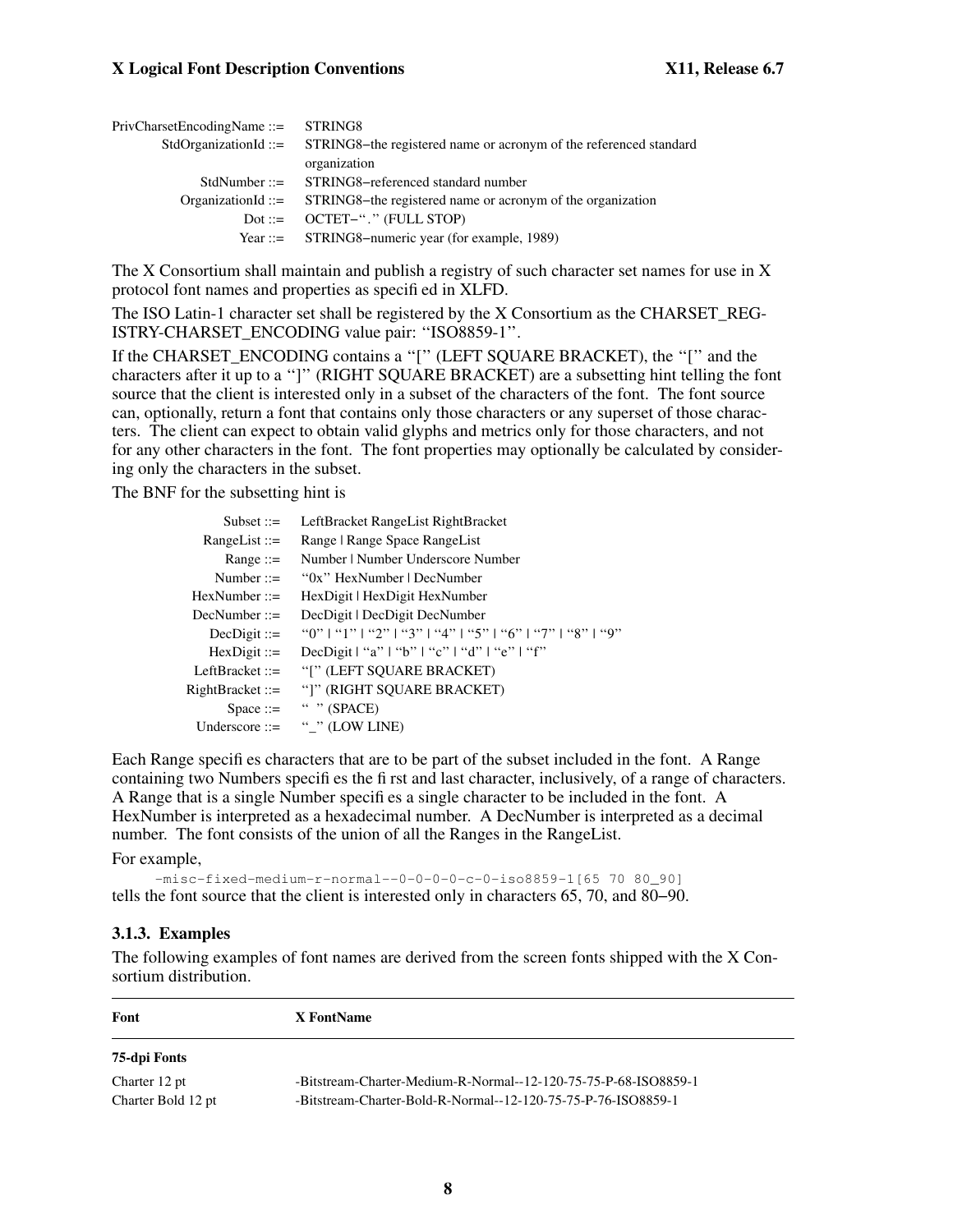| Font                       | <b>X</b> FontName                                                      |
|----------------------------|------------------------------------------------------------------------|
| Charter Bold Italic 12 pt  | -Bitstream-Charter-Bold-I-Normal--12-120-75-75-P-75-ISO8859-1          |
| Charter Italic 12 pt       | -Bitstream-Charter-Medium-I-Normal--12-120-75-75-P-66-ISO8859-1        |
| Courier 8 pt               | -Adobe-Courier-Medium-R-Normal--8-80-75-75-M-50-ISO8859-1              |
| Courier 10 pt              | -Adobe-Courier-Medium-R-Normal--10-100-75-75-M-60-ISO8859-1            |
| Courier 12 pt              | -Adobe-Courier-Medium-R-Normal--12-120-75-75-M-70-ISO8859-1            |
| Courier 24 pt              | -Adobe-Courier-Medium-R-Normal--24-240-75-75-M-150-ISO8859-1           |
| Courier Bold 10 pt         | -Adobe-Courier-Bold-R-Normal--10-100-75-75-M-60-ISO8859-1              |
| Courier Bold Oblique 10 pt | -Adobe-Courier-Bold-O-Normal--10-100-75-75-M-60-ISO8859-1              |
| Courier Oblique 10 pt      | -Adobe-Courier-Medium-O-Normal--10-100-75-75-M-60-ISO8859-1            |
| 100-dpi Fonts              |                                                                        |
| Symbol 10 pt               | -Adobe-Symbol-Medium-R-Normal--14-100-100-100-P-85-Adobe-FONTSPECIFIC  |
| Symbol 14 pt               | -Adobe-Symbol-Medium-R-Normal--20-140-100-100-P-107-Adobe-FONTSPECIFIC |
| Symbol 18 pt               | -Adobe-Symbol-Medium-R-Normal--25-180-100-100-P-142-Adobe-FONTSPECIFIC |
| Symbol 24 pt               | -Adobe-Symbol-Medium-R-Normal--34-240-100-100-P-191-Adobe-FONTSPECIFIC |
| Times Bold 10 pt           | -Adobe-Times-Bold-R-Normal--14-100-100-100-P-76-ISO8859-1              |
| Times Bold Italic 10 pt    | -Adobe-Times-Bold-I-Normal--14-100-100-100-P-77-ISO8859-1              |
| Times Italic 10 pt         | -Adobe-Times-Medium-I-Normal--14-100-100-100-P-73-ISO8859-1            |
| Times Roman 10 pt          | -Adobe-Times-Medium-R-Normal--14-100-100-100-P-74-ISO8859-1            |

#### **3.2. Font Properties**

All font properties are optional but will generally include the font name fields and, on a font-byfont basis, any other useful font descriptive and use information that may be required to use the font intelligently. The XLFD specifies an extensive set of standard X font properties, their interpretation, and fallback rules when the property is not defined for a given font. The goal is to provide client applications with enough font information to be able to make automatic formatting and display decisions with good typographic results.

Font property names use the ISO 8859-1 encoding.

Additional standard X font property definitions may be defined in the future and private properties may exist in X fonts at any time. Private font properties should be defined to conform to the general mechanism defined in the X protocol to prevent overlap of name space and ambiguous property names, that is, private font property names are of the form: "\_" (LOW LINE), followed by the organizational identifier, followed by "\_" (LOW LINE), and terminated with the property name.

The Backus-Naur Form syntax description of X font properties is as follows:

| $Properties ::= \quad OptFontPropList$                                     |
|----------------------------------------------------------------------------|
| OptFontPropList ::= NULL   OptFontProp OptFontPropList                     |
| $OptFontProp ::= \text{PrivateFontProp} \mid XFontProp$                    |
| PrivateFontProp ::= STRING8   Underscore OrganizationId Underscore STRING8 |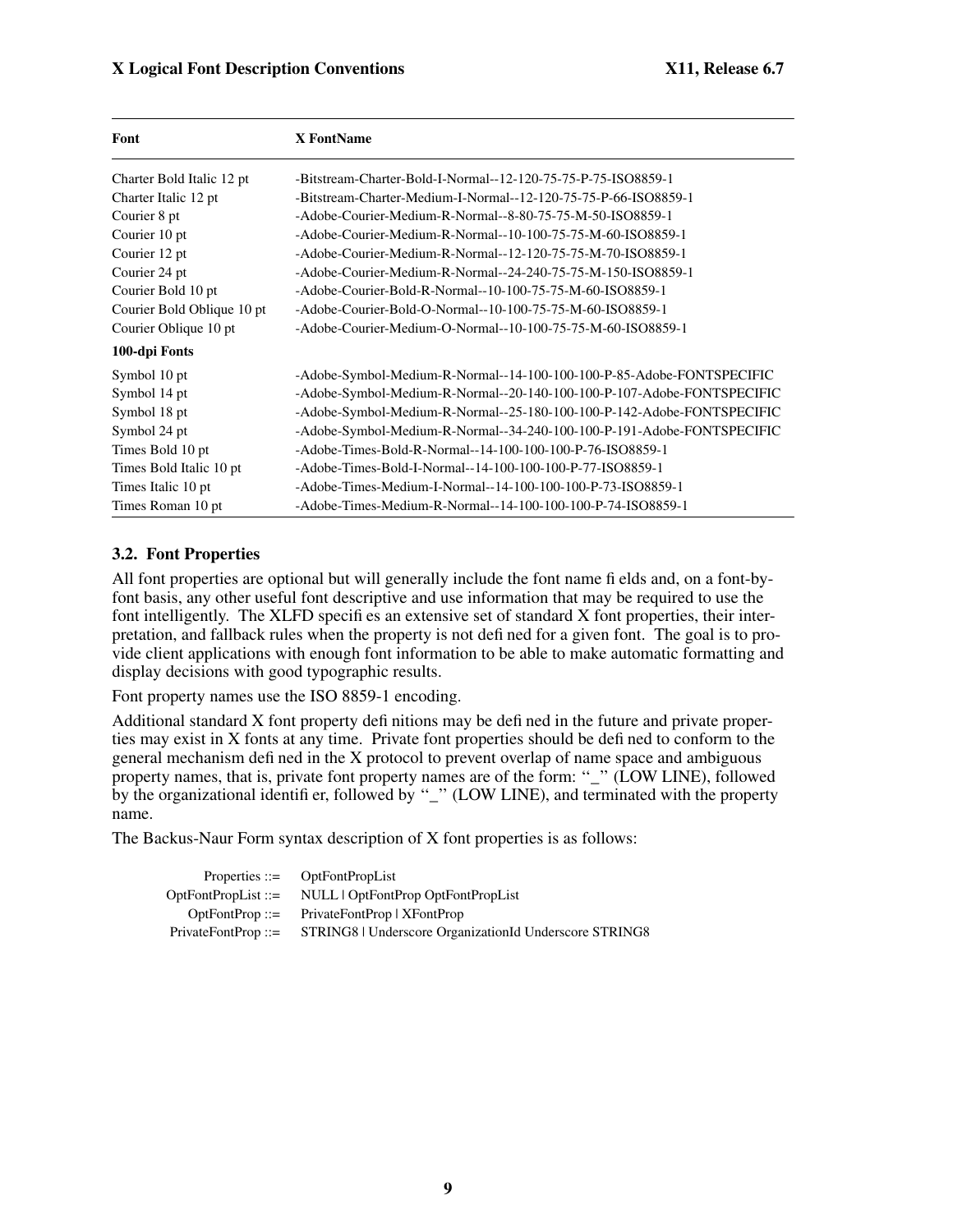| $XFontProp ::=$      | FOUNDRY   FAMILY_NAME   WEIGHT_NAME   SLANT             |
|----------------------|---------------------------------------------------------|
|                      | SETWIDTH NAME   ADD STYLE NAME   PIXEL SIZE             |
|                      | POINT SIZE   RESOLUTION X   RESOLUTION Y   SPACING      |
|                      | AVERAGE WIDTH CHARSET REGISTRY   CHARSET ENCODING       |
|                      | OUAD WIDTH   RESOLUTION   MIN SPACE   NORM SPACE        |
|                      | MAX SPACE END SPACE SUPERSCRIPT X SUPERSCRIPT Y         |
|                      | SUBSCRIPT X   SUBSCRIPT Y   UNDERLINE POSITION   UNDER- |
|                      | LINE THICKNESS   STRIKEOUT ASCENT   STRIKE-             |
|                      | OUT DESCENT   ITALIC ANGLE   X HEIGHT   WEIGHT          |
|                      | FACE NAME   FULL NAME   FONT   COPYRIGHT   AVG CAPI-    |
|                      | TAL WIDTH AVG LOWERCASE WIDTH RELATIVE SETWIDTH         |
|                      | RELATIVE WEIGHT   CAP HEIGHT   SUPERSCRIPT SIZE   FIG-  |
|                      | URE WIDTH   SUBSCRIPT SIZE   SMALL CAP SIZE   NOTICE    |
|                      | DESTINATION   FONT TYPE   FONT VERSION   RASTER-        |
|                      | IZER NAME   RASTERIZER VERSION   RAW ASCENT             |
|                      | RAW DESCENT   RAW *   AXIS NAMES   AXIS LIMITS          |
|                      | <b>AXIS TYPES</b>                                       |
| Underscore $::=$     | OCTET-" " (LOW LINE)                                    |
| $OrganizationId ::=$ | STRING8-the registered name of the organization         |
|                      |                                                         |

### **3.2.1. FOUNDRY**

FOUNDRY is as defined in the **FontName** except that the property type is ATOM. FOUNDRY cannot be calculated or defaulted if not supplied as a font property.

#### **3.2.2. FAMILY\_NAME**

FAMILY\_NAME is as defined in the **FontName** except that the property type is ATOM. FAMILY\_NAME cannot be calculated or defaulted if not supplied as a font property.

### **3.2.3. WEIGHT\_NAME**

WEIGHT\_NAME is as defined in the **FontName** except that the property type is ATOM. WEIGHT\_NAME can be defaulted if not supplied as a font property, as follows:

if (WEIGHT\_NAME undefined) then WEIGHT\_NAME = ATOM(''Medium'')

### **3.2.4. SLANT**

SLANT is as defined in the **FontName** except that the property type is ATOM. SLANT can be defaulted if not supplied as a font property, as follows:

if (SLANT undefined) then  $SLANT = ATOM("R")$ 

#### **3.2.5. SETWIDTH\_NAME**

SETWIDTH\_NAME is as defined in the **FontName** except that the property type is ATOM. SETWIDTH\_NAME can be defaulted if not supplied as a font property, as follows:

if (SETWIDTH\_NAME undefined) then SETWIDTH\_NAME = ATOM(''Normal'')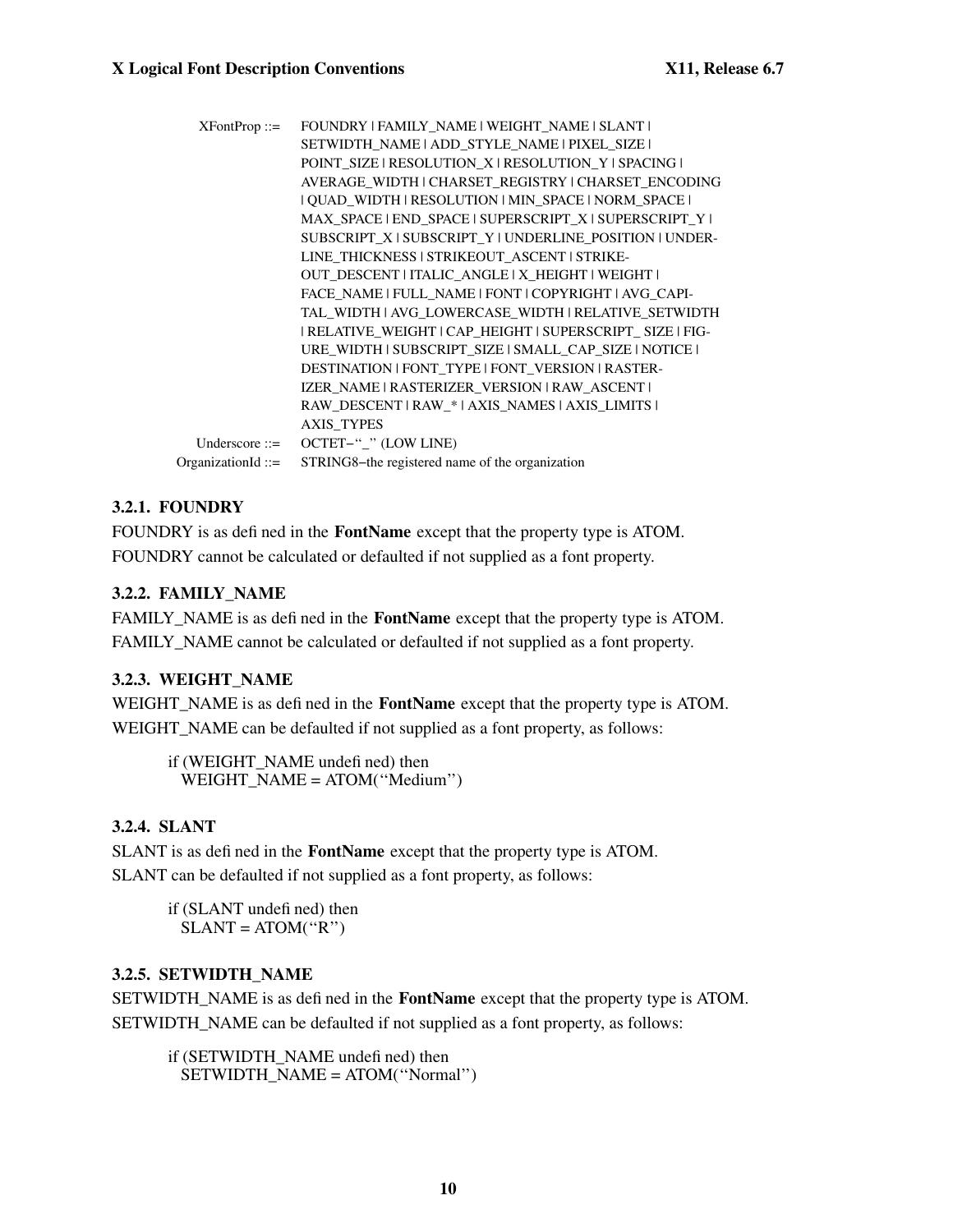### **3.2.6. ADD\_STYLE\_NAME**

ADD\_STYLE\_NAME is as defined in the **FontName** except that the property type is ATOM. ADD\_STYLE\_NAME can be defaulted if not supplied as a font property, as follows:

if (ADD\_STYLE\_NAME undefined) then ADD STYLE NAME =  $ATOM("")$ 

### **3.2.7. PIXEL\_SIZE**

PIXEL\_SIZE is as defined in the **FontName** except that the property type is INT32.

X clients requiring pixel values for the various typographic fixed spaces (em space, en space, and thin space) can use the following algorithm for computing these values from other properties specified for a font:

DeciPointsPerInch = 722.7  $EMspace = ROUND ((RESOLUTION_X * POINT_SIZE) / DeciPointsPerInch)$  $ENspace = ROUND (EMspace / 2)$  $THINspace = ROUND (EMspace / 3)$ 

where a slash (*/*) denotes real division, an asterisk (\*) denotes real multiplication, and ROUND denotes a function that rounds its real argument *a* up or down to the next integer. This rounding is done according to  $X = FLOOR$  ( $a + 0.5$ ), where FLOOR is a function that rounds its real argument down to the nearest integer.

PIXEL\_SIZE can be approximated if not supplied as a font property, according to the following algorithm:

DeciPointsPerInch = 722.7 if (PIXEL\_SIZE undefined) then PIXEL\_SIZE = ROUND ((RESOLUTION\_Y \* POINT\_SIZE) / DeciPointsPerInch)

### **3.2.8. POINT\_SIZE**

POINT SIZE is as defined in the **FontName** except that the property type is INT32.

X clients requiring device-independent values for em space, en space, and thin space can use the following algorithm:

EMspace = ROUND (POINT\_SIZE / 10) ENspace = ROUND (POINT\_SIZE / 20) THINspace = ROUND (POINT\_SIZE / 30)

Design POINT SIZE cannot be calculated or approximated.

# **3.2.9. RESOLUTION\_X**

RESOLUTION\_X is as defined in the **FontName** except that the property type is CARD32. RESOLUTION X cannot be calculated or approximated.

# **3.2.10. RESOLUTION\_Y**

RESOLUTION\_Y is as defined in the **FontName** except that the property type is CARD32. RESOLUTION\_X cannot be calculated or approximated.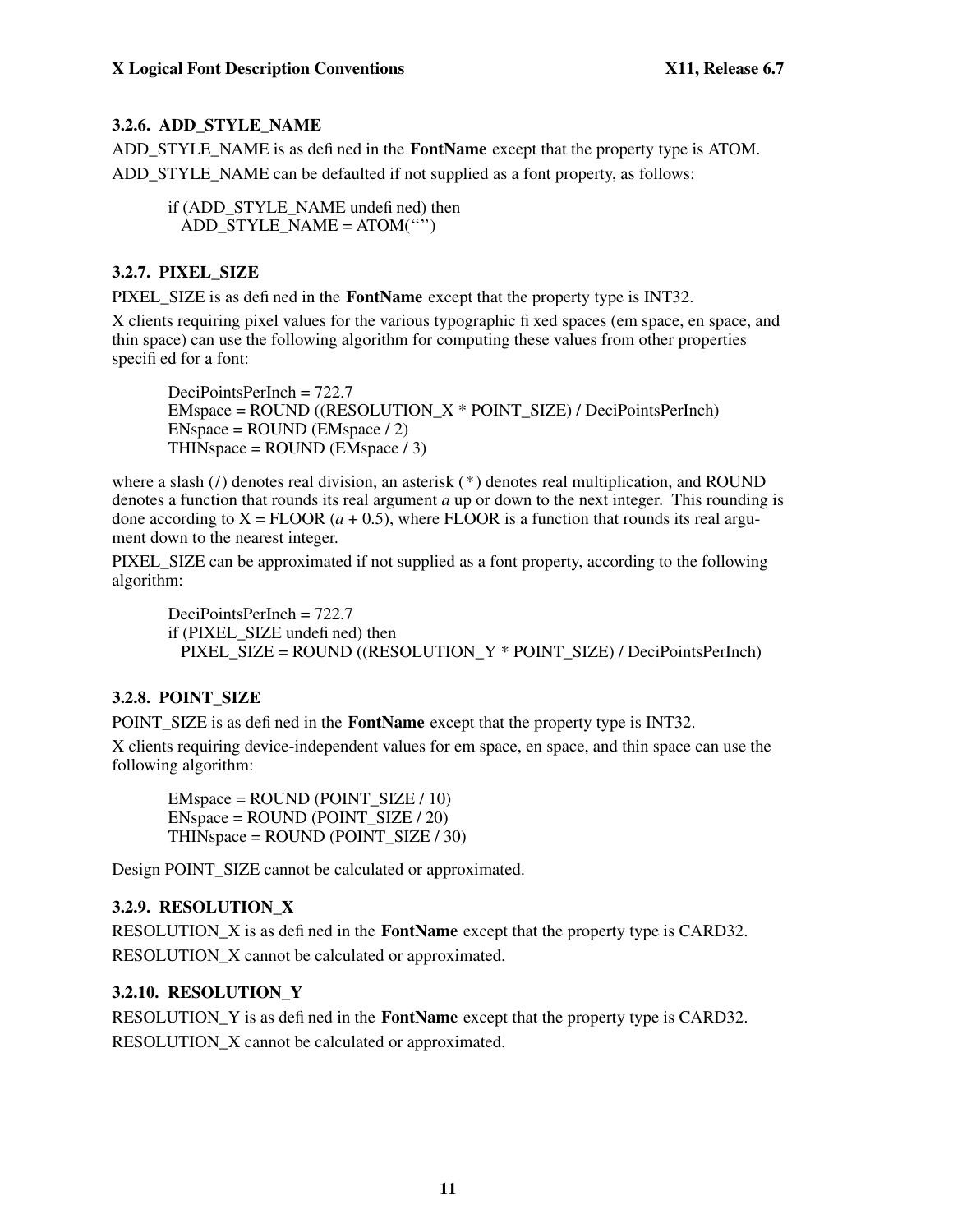# **3.2.11. SPACING**

SPACING is as defined in the **FontName** except that the property type is ATOM.

SPACING can be calculated if not supplied as a font property, according to the definitions given above for the **FontName**.

# **3.2.12. AVERAGE\_WIDTH**

AVERAGE\_WIDTH is as defined in the **FontName** except that the property type is INT32.

AVERAGE WIDTH can be calculated if not provided as a font property, according to the following algorithm:

if (AVERAGE\_WIDTH undefined) then

AVERAGE WIDTH = ROUND (MEAN (ABS (width of each glyph in font))  $*$  10) \* (if (dominant writing direction L-to-R) then 1 else −1)

where MEAN is a function that returns the arithmetic mean of its arguments.

X clients that require values for the number of characters per inch (pitch) of a monospaced font can use the following algorithm using the AVERAGE\_WIDTH and RESOLUTION\_X font properties:

if (SPACING not proportional) then  $CharPitch = (RESOLUTION X * 10) / AVERAGE WIDTH$ 

# **3.2.13. CHARSET\_REGISTRY**

CHARSET\_REGISTRY is as defined in the **FontName** except that the property type is ATOM. CHARSET\_REGISTRY cannot be defaulted if not supplied as a font property.

# **3.2.14. CHARSET\_ENCODING**

CHARSET\_ENCODING is as defined in the **FontName** except that the property type is ATOM. CHARSET\_ENCODING cannot be defaulted if not supplied as a font property.

# **3.2.15. MIN\_SPACE**

MIN SPACE is an integer value (of type INT32) that gives the recommended minimum wordspace value to be used with this font.

MIN SPACE can be approximated if not provided as a font property, according to the following algorithm:

if (MIN\_SPACE undefined) then  $MIN\_SPACE = ROUND(0.75 * NORMALSPACE)$ 

# **3.2.16. NORM\_SPACE**

NORM SPACE is an integer value (of type INT32) that gives the recommended normal wordspace value to be used with this font.

NORM\_SPACE can be approximated if not provided as a font property, according to the following algorithm:

DeciPointsPerInch =  $722.7$ if (NORM\_SPACE undefined) then if (SPACE glyph exists) then  $NORM$   $SPACE = width of SPACE$ else NORM\_SPACE = ROUND((0.33 \* RESOLUTION\_X \* POINT\_SIZE)/ DeciPointsPerInch)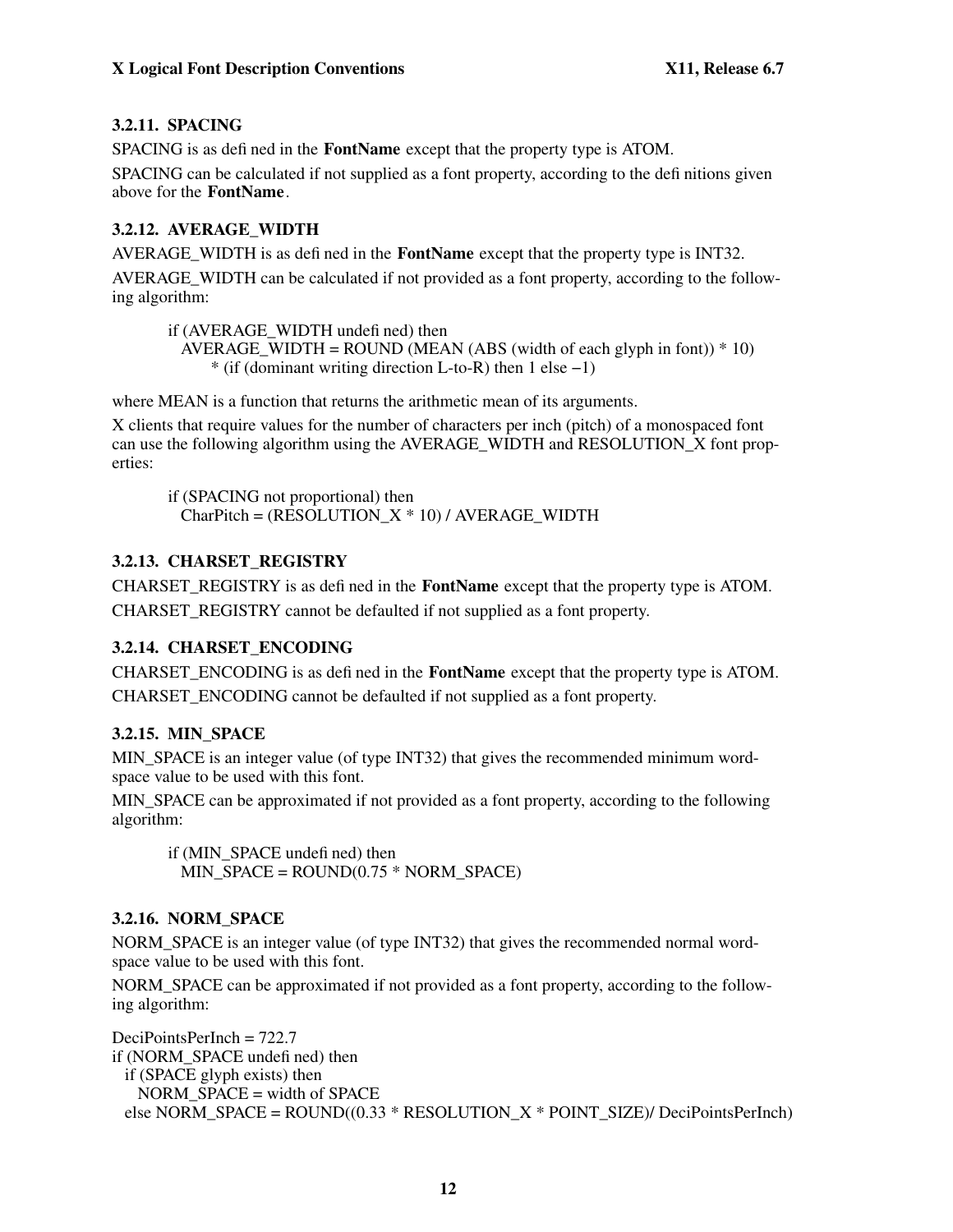# **3.2.17. MAX\_SPACE**

MAX SPACE is an integer value (of type INT32) that gives the recommended maximum wordspace value to be used with this font.

MAX\_SPACE can be approximated if not provided as a font property, according to the following algorithm:

if (MAX\_SPACE undefined) then  $MAX\_SPACE = ROUND(1.5 * NORMALSPACE)$ 

# **3.2.18. END\_SPACE**

END\_SPACE is an integer value (of type INT32) that gives the recommended spacing at the end of sentences.

END\_SPACE can be approximated if not provided as a font property, according to the following algorithm:

if (END\_SPACE undefined) then END\_SPACE=NORM\_SPACE

# **3.2.19. AVG\_CAPITAL\_WIDTH**

AV G\_CAPITAL\_WIDTH is an integer value (of type INT32) that gives the unweighted arithmetic mean of the absolute value of the width of each capital glyph in the font, in tenths of pixels, multiplied by −1 if the dominant writing direction for the font is right-to-left. This property applies to both Latin and non-Latin fonts. For Latin fonts, capitals are the glyphs A through Z. This property is usually used for font matching or substitution.

AVG CAPITAL WIDTH can be calculated if not provided as a font property, according to the following algorithm:

if (AVG\_CAPITAL\_WIDTH undefined) then if (capitals exist) then AVG CAPITAL WIDTH =  $ROUND$  (MEAN  $(ABS (width of each capital glyph)) * 10)$ \* (if (dominant writing direction L-to-R) then 1 else −1) else AVG\_CAPITAL\_WIDTH undefined

# **3.2.20. AVG\_LOWERCASE\_WIDTH**

AV G\_LOWERCASE\_WIDTH is an integer value (of type INT32) that gives the unweighted arithmetic mean width of the absolute value of the width of each lowercase glyph in the font in tenths of pixels, multiplied by −1 if the dominant writing direction for the font is right-to-left. For Latin fonts, lowercase are the glyphs a through z. This property is usually used for font matching or substitution.

Where appropriate, AVG\_LOWERCASE\_WIDTH can be approximated if not provided as a font property, according to the following algorithm:

if (AVG\_LOWERCASE\_WIDTH undefined) then if (lowercase exists) then AV G\_LOWERCASE\_WIDTH = ROUND (MEAN  $(ABS (width of each lowercase glyph)) * 10)$ \* (if (dominant writing direction L-to-R) then 1 else −1) else AVG\_LOWERCASE\_WIDTH undefined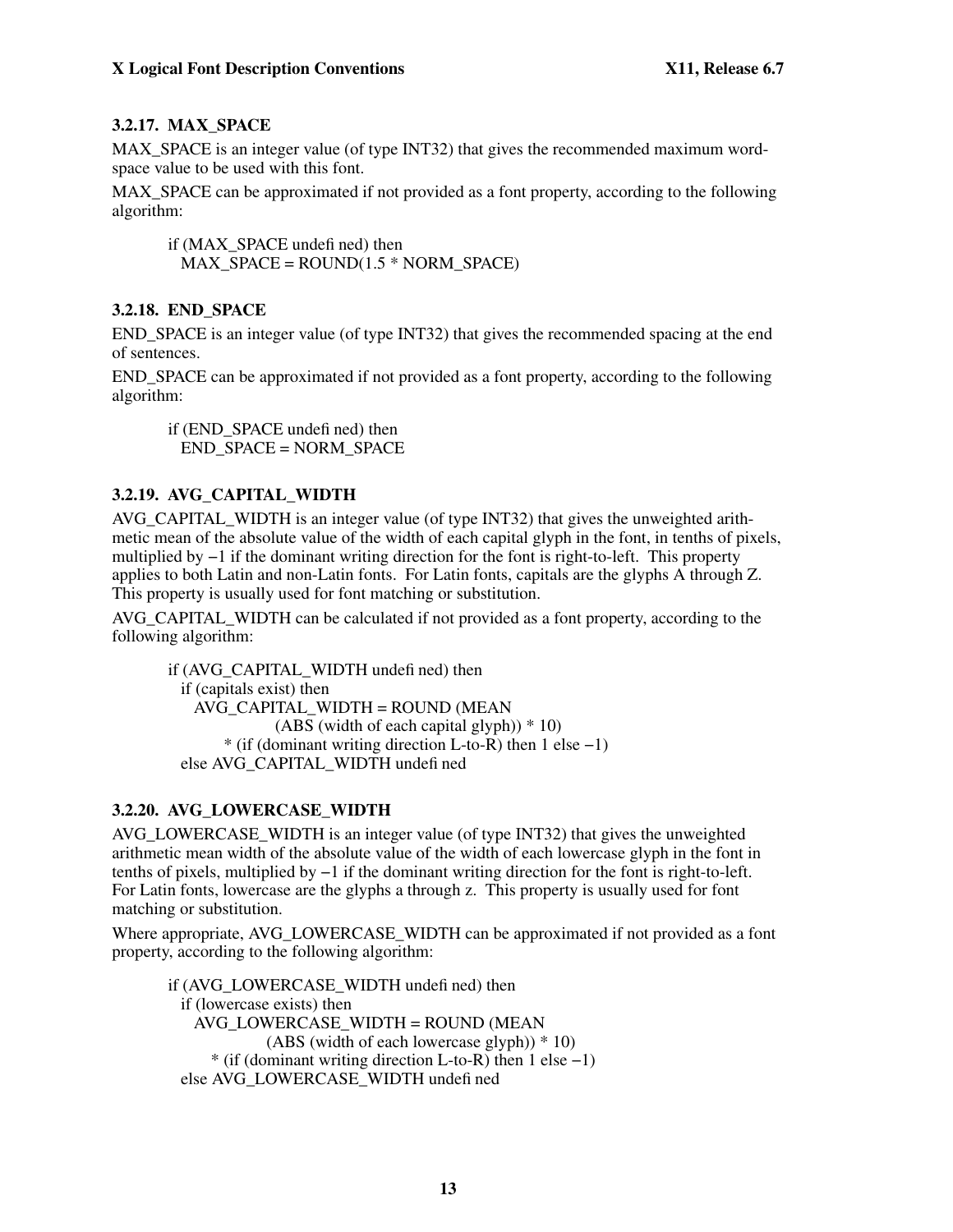### **3.2.21. QUAD\_WIDTH**

QUAD\_WIDTH is an integer typographic metric (of type INT32) that gives the width of a quad (em) space.

Note

Because all typographic fixed spaces (em, en, and thin) are constant for a given font size (that is, they do not vary according to setwidth), the use of this font property has been deprecated. X clients that require typographic fixed space values are encouraged to discontinue use of QUAD\_WIDTH and compute these values from other font properties (for example, PIXEL\_SIZE). X clients that require a font-dependent width value should use either the FIGURE\_WIDTH or one of the average character width font properties (AVERAGE\_WIDTH, AVG\_CAPITAL\_WIDTH or AVG\_LOWERCASE\_WIDTH).

### **3.2.22. FIGURE\_WIDTH**

FIGURE\_WIDTH is an integer typographic metric (of type INT32) that gives the width of the tabular figures and the dollar sign, if suitable for tabular setting (all widths equal). For Latin fonts, these tabular figures are the Arabic numerals 0 through 9.

FIGURE\_WIDTH can be approximated if not supplied as a font property, according to the following algorithm:

if (numerals and DOLLAR sign are defined & widths are equal) then FIGURE\_WIDTH = width of DOLLAR else FIGURE\_WIDTH property undefined

# **3.2.23. SUPERSCRIPT\_X**

SUPERSCRIPT\_X is an integer value (of type INT32) that gives the recommended horizontal offset in pixels from the position point to the X origin of synthetic superscript text. If the current position point is at [X,Y], then superscripts should begin at  $[X +$  SUPERSCRIPT X, Y – SUPERSCRIPT\_Y].

SUPERSCRIPT\_X can be approximated if not provided as a font property, according to the following algorithm:

if (SUPERSCRIPT\_X undefined) then if (TANGENT(ITALIC\_ANGLE) defined) then SUPERSCRIPT  $X = \text{ROUND}((0.40 * \text{CAP} \text{ HEIGHT}) / \text{TANGENT}(\text{ITALIC} \text{ ANGLE}))$ else SUPERSCRIPT\_ $X = \text{ROUND}(0.40 \times \text{CAP\_HEIGHT})$ 

where TANGENT is a trigonometric function that returns the tangent of its argument, which is in 1/64 degrees.

### **3.2.24. SUPERSCRIPT\_Y**

SUPERSCRIPT\_Y is an integer value (of type INT32) that gives the recommended vertical offset in pixels from the position point to the Y origin of synthetic superscript text. If the current position point is at [X,Y], then superscripts should begin at  $[X + \text{SUPERSCRIPT\_X}, Y - \text{SUPER-1}]$ SCRIPT\_Y].

SUPERSCRIPT\_Y can be approximated if not provided as a font property, according to the following algorithm:

if (SUPERSCRIPT\_Y undefined) then  $SUPERSCRIPT_Y = ROUND(0.40 * CAP_HEIGHT)$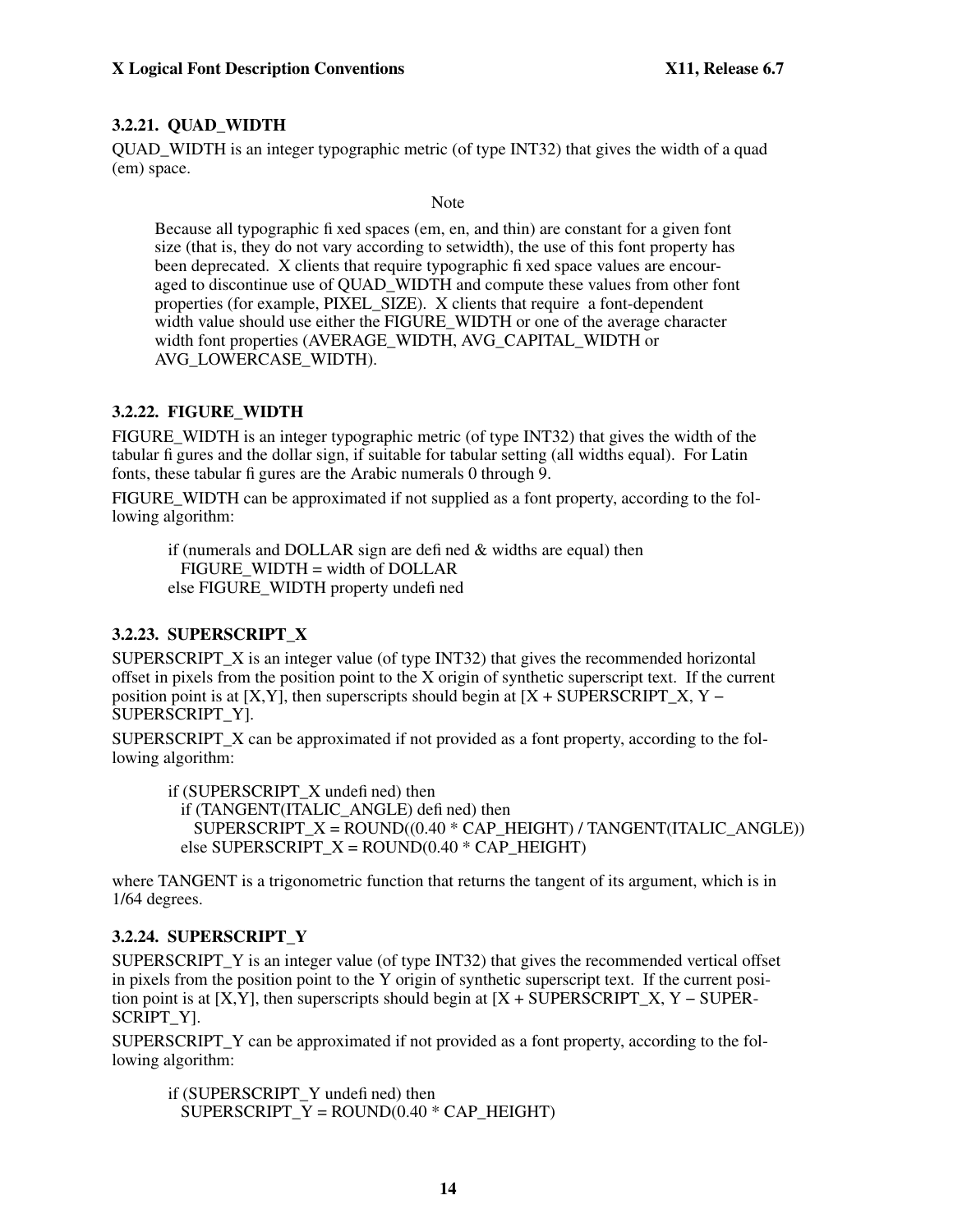# **3.2.25. SUBSCRIPT\_X**

SUBSCRIPT\_X is an integer value (of type INT32) that gives the recommended horizontal offset in pixels from the position point to the X origin of synthetic subscript text. If the current position point is at  $[X, Y]$ , then subscripts should begin at  $[X + SUBSCRIPT_X, Y + SUBSCRIPT_Y]$ .

SUBSCRIPT\_X can be approximated if not provided as a font property, according to the following algorithm:

if (SUBSCRIPT\_X undefined) then if (TANGENT(ITALIC\_ANGLE) defined) then  $SUBSCRIPT_X = ROUND((0.40 * CAP_HEIGHT) / TANGENT(ITALIC_ANGLE))$ else SUBSCRIPT  $X = \text{ROUND}(0.40 * \text{CAP} \text{ HEIGHT})$ 

### **3.2.26. SUBSCRIPT\_Y**

SUBSCRIPT Y is an integer value (of type INT32) that gives the recommended vertical offset in pixels from the position point to the Y origin of synthetic subscript text. If the current position point is at  $[X, Y]$ , then subscripts should begin at  $[X + SUBSCRIPTX, Y + SUBSCRIPTY]$ .

SUBSCRIPT\_Y can be approximated if not provided as a font property, according to the following algorithm:

if (SUBSCRIPT\_Y undefined) then SUBSCRIPT  $Y = \text{ROUND}(0.40 * \text{CAP} \text{ HEIGHT})$ 

### **3.2.27. SUPERSCRIPT\_SIZE**

SUPERSCRIPT\_SIZE is an integer value (of type INT32) that gives the recommended body size of synthetic superscripts to be used with this font, in pixels. This will generally be smaller than the size of the current font; that is, superscripts are imaged from a smaller font offset according to SUPERSCRIPT\_X and SUPERSCRIPT\_Y.

SUPERSCRIPT\_SIZE can be approximated if not provided as a font property, according to the following algorithm:

if (SUPERSCRIPT\_SIZE undefined) then SUPERSCRIPT\_SIZE = ROUND(0.60 \* PIXEL\_SIZE)

### **3.2.28. SUBSCRIPT\_SIZE**

SUBSCRIPT\_SIZE is an integer value (of type INT32) that gives the recommended body size of synthetic subscripts to be used with this font, in pixels. As with SUPERSCRIPT SIZE, this will generally be smaller than the size of the current font; that is, subscripts are imaged from a smaller font offset according to SUBSCRIPT\_X and SUBSCRIPT\_Y.

SUBSCRIPT SIZE can be approximated if not provided as a font property, according to the algorithm:

if (SUBSCRIPT\_SIZE undefined) then SUBSCRIPT\_SIZE = ROUND(0.60 \* PIXEL\_SIZE)

### **3.2.29. SMALL\_CAP\_SIZE**

SMALL\_CAP\_SIZE is an integer value (of type INT32) that gives the recommended body size of synthetic small capitals to be used with this font, in pixels. Small capitals are generally imaged from a smaller font of slightly more weight. No offset [X,Y] is necessary.

SMALL CAP SIZE can be approximated if not provided as a font property, according to the following algorithm: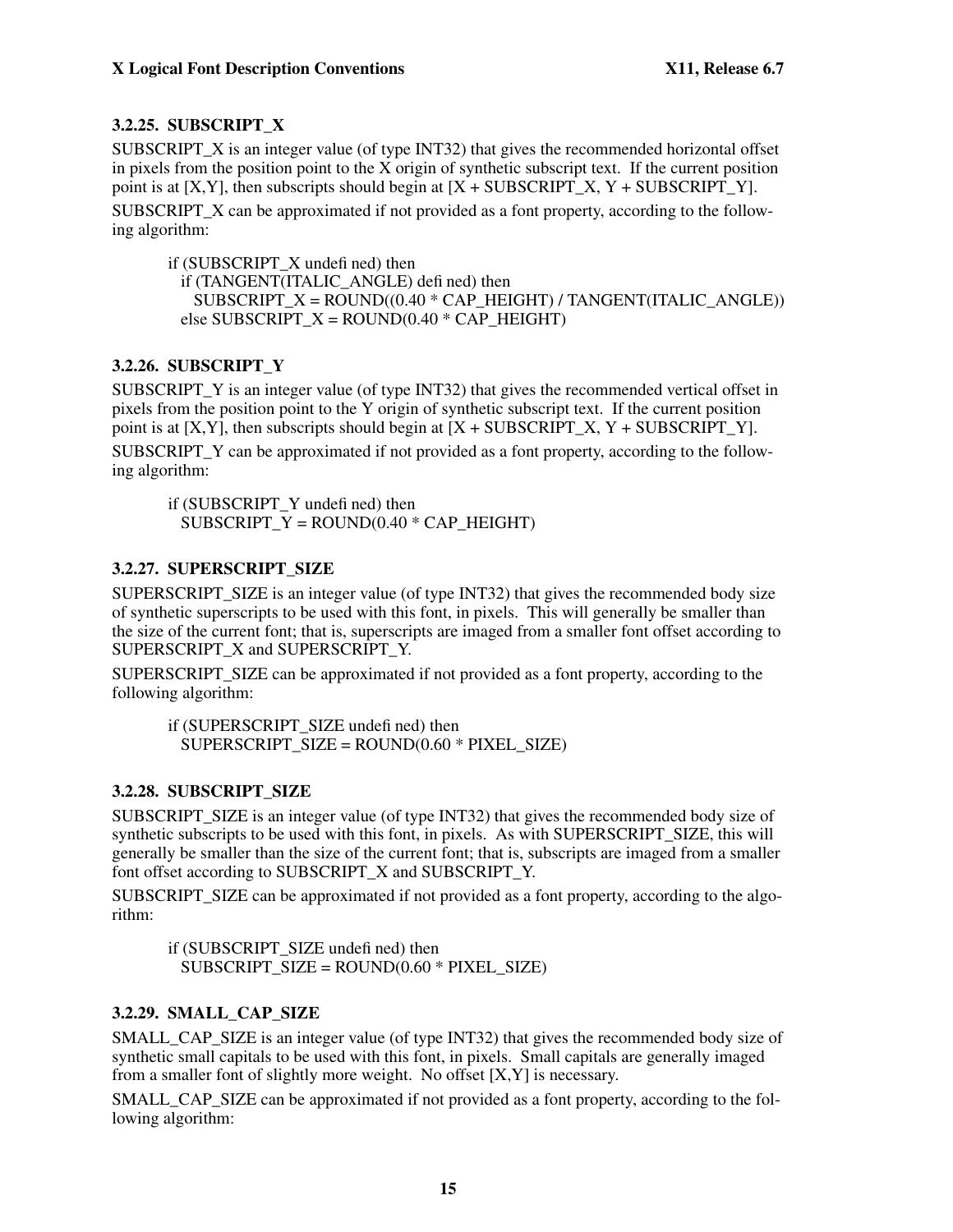if (SMALL\_CAP\_SIZE undefined) then SMALL\_CAP\_SIZE = ROUND(PIXEL\_SIZE \* ((X\_HEIGHT + ((CAP\_HEIGHT − X\_HEIGHT) / 3)) / CAP\_HEIGHT))

### **3.2.30. UNDERLINE\_POSITION**

UNDERLINE\_POSITION is an integer value (of type INT32) that gives the recommended vertical offset in pixels from the baseline to the top of the underline. If the current position point is at  $[X, Y]$ , the top of the baseline is given by  $[X, Y + UNDERLINE_POSTITION]$ .

UNDERLINE\_POSITION can be approximated if not provided as a font property, according to the following algorithm:

if (UNDERLINE\_POSITION undefined) then UNDERLINE POSITION =  $ROUND((maximum descent) / 2)$ 

where *maximum descent* is the maximum descent (below the baseline) in pixels of any glyph in the font.

### **3.2.31. UNDERLINE\_THICKNESS**

UNDERLINE\_THICKNESS is an integer value (of type INT32) that gives the recommended underline thickness, in pixels.

UNDERLINE\_THICKNESS can be approximated if not provided as a font property, according to the following algorithm:

CapStemWidth = average width of the stems of capitals if (UNDERLINE\_THICKNESS undefined) then UNDERLINE\_THICKNESS = CapStemWidth

# **3.2.32. STRIKEOUT\_ASCENT**

STRIKEOUT\_ASCENT is an integer value (of type INT32) that gives the vertical ascent for boxing or voiding glyphs in this font. If the current position is at  $[X, Y]$  and the string extent is EXTENT, the upper-left corner of the strikeout box is at [X, Y − STRIKEOUT\_ASCENT] and the lower-right corner of the box is at  $[X + \text{EXTENT}, Y + \text{STRIKEOUT}\_\text{DESCENT}].$ 

STRIKEOUT\_ASCENT can be approximated if not provided as a font property, according to the following algorithm:

if (STRIKEOUT\_ASCENT undefined) STRIKEOUT\_ASCENT = maximum ascent

where *maximum ascent* is the maximum ascent (above the baseline) in pixels of any glyph in the font.

### **3.2.33. STRIKEOUT\_DESCENT**

STRIKEOUT\_DESCENT is an integer value (of type INT32) that gives the vertical descent for boxing or voiding glyphs in this font. If the current position is at  $[X, Y]$  and the string extent is EXTENT, the upper-left corner of the strikeout box is at  $[X, Y - STRIKEOUT_ASCENT]$  and the lower-right corner of the box is at  $[X + \text{EXTENT}, Y + \text{STRIKEOUT}\$  DESCENT].

STRIKEOUT\_DESCENT can be approximated if not provided as a font property, according to the following algorithm:

if (STRIKEOUT\_DESCENT undefined) STRIKEOUT\_DESCENT = maximum descent

where *maximum descent* is the maximum descent (below the baseline) in pixels of any glyph in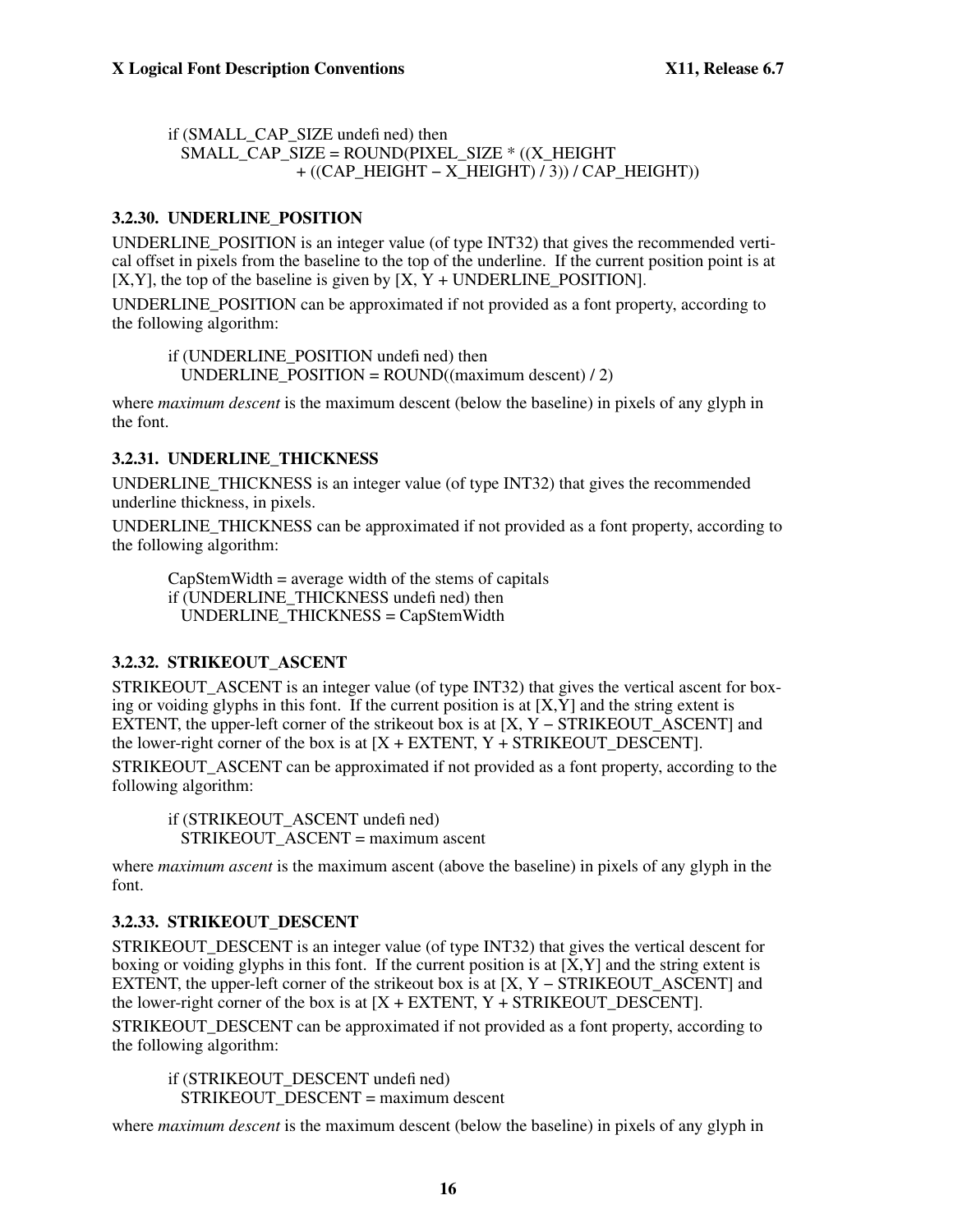the font.

# **3.2.34. ITALIC\_ANGLE**

ITALIC\_ANGLE is an integer value (of type INT32) that gives the nominal posture angle of the typeface design, in 1/64 degrees, measured from the glyph origin counterclockwise from the three o'clock position.

ITALIC\_ANGLE can be defaulted if not provided as a font property, according to the following algorithm:

if (ITALIC\_ANGLE undefined) then ITALIC ANGLE =  $(90 * 64)$ 

# **3.2.35. CAP\_HEIGHT**

CAP HEIGHT is an integer value (of type INT32) that gives the nominal height of the capital letters contained in the font, as specified by the FOUNDRY or typeface designer.

Certain clients require CAP\_HEIGHT to compute scale factors and positioning offsets for synthesized glyphs where this information or designed glyphs are not explicitly provided by the font (for example, small capitals, superiors, inferiors, and so on). CAP\_HEIGHT is also a critical factor in font matching and substitution.

CAP\_HEIGHT can be approximated if not provided as a font property, according to the following algorithm:

if (CAP\_HEIGHT undefined) then if (Latin font) then  $CAP$ \_HEIGHT = XCharStruct.ascent[glyph X] else if (capitals exist) then CAP\_HEIGHT = XCharStruct.ascent[some unaccented capital glyph] else CAP\_HEIGHT undefined

# **3.2.36. X\_HEIGHT**

X HEIGHT is an integer value (of type INT32) that gives the nominal height above the baseline of the lowercase glyphs contained in the font, as specified by the FOUNDRY or typeface designer.

As with CAP\_HEIGHT, X\_HEIGHT is required by certain clients to compute scale factors for synthesized small capitals where this information is not explicitly provided by the font resource. X HEIGHT is a critical factor in font matching and substitution.

X\_HEIGHT can be approximated if not provided as a font property, according to the following algorithm:

if  $(X$  HEIGHT undefined) then if (Latin font) then  $X$  HEIGHT = XCharStruct.ascent[glyph x] else if (lowercase exists) then  $X$  HEIGHT = XCharStruct.ascent [some unaccented lc glyph without an ascender] else X\_HEIGHT undefined

### **3.2.37. RELATIVE\_SETWIDTH**

RELATIVE\_SETWIDTH is an unsigned integer value (of type CARD32) that gives the coded proportionate width of the font, relative to all known fonts of the same typeface family, according to the type designer's or FOUNDRY's judgment.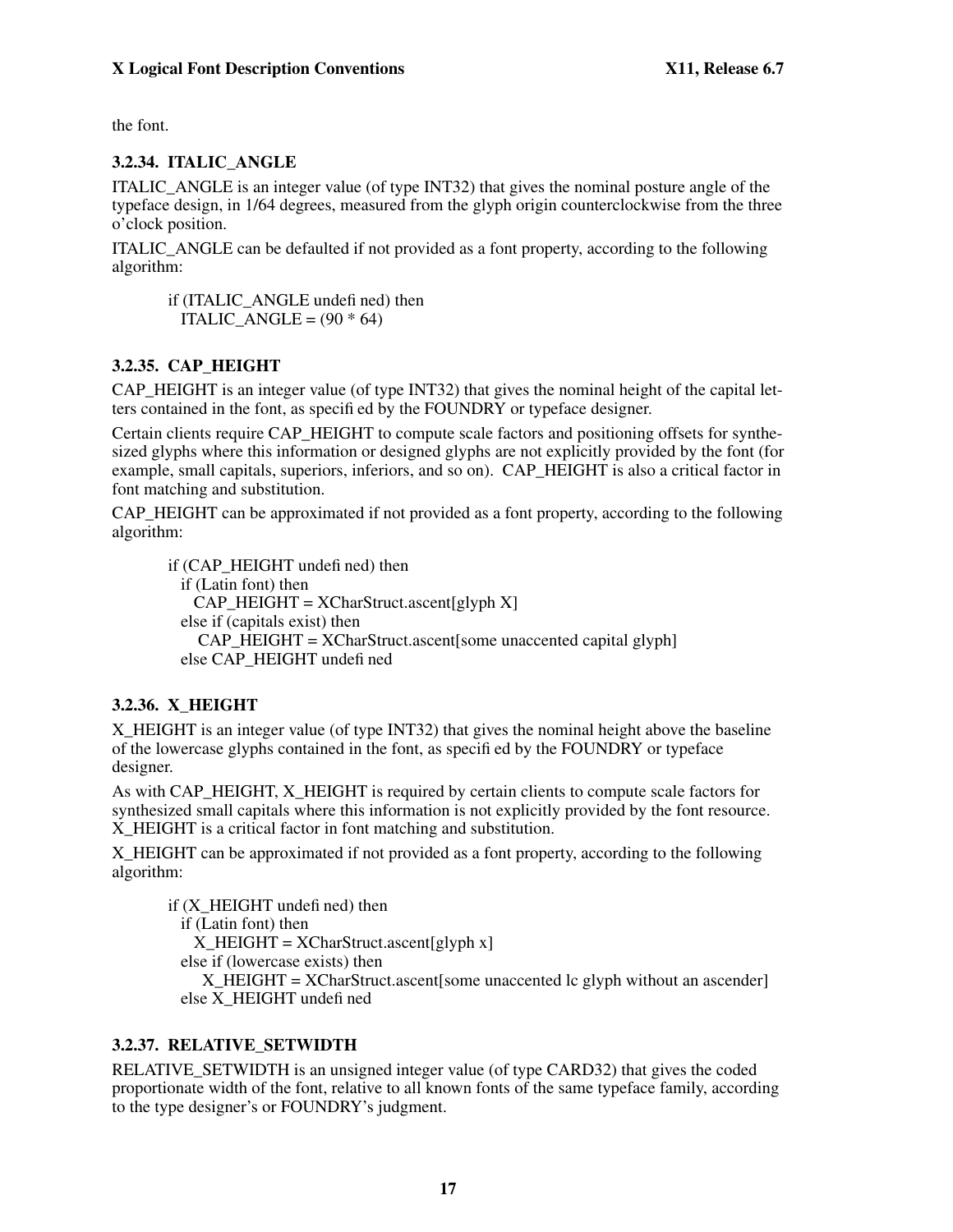RELATIVE\_SETWIDTH ranges from 10 to 90 or is 0 if undefined or unknown. The following reference values are defined:

| Code     | <b>English Translation Description</b> |                                              |
|----------|----------------------------------------|----------------------------------------------|
| $\Omega$ | Undefi ned                             | Undefi ned or unknown                        |
| -10      | <b>UltraCondensed</b>                  | The lowest ratio of average width to height  |
| 20       | ExtraCondensed                         |                                              |
| 30       | Condensed                              | Condensed, Narrow, Compressed,               |
| 40       | SemiCondensed                          |                                              |
| 50       | Medium                                 | Medium, Normal, Regular,                     |
| 60       | SemiExpanded                           | SemiExpanded, DemiExpanded,                  |
| 70       | Expanded                               |                                              |
| 80       | ExtraExpanded                          | ExtraExpanded, Wide,                         |
| 90       | UltraExpanded                          | The highest ratio of average width to height |

RELATIVE\_SETWIDTH can be defaulted if not provided as a font property, according to the following algorithm:

if (RELATIVE\_SETWIDTH undefined) then RELATIVE\_SETWIDTH = 50

For polymorphic fonts, RELATIVE\_SETWIDTH is not necessarily a linear function of the font's setwidth axis.

X clients that want to obtain a calculated proportionate width of the font (that is, a font-independent way of identifying the proportionate width across all fonts and all font vendors) can use the following algorithm:

```
SETWIDTH = AVG_CAPITAL_WIDTH / (CAP_HEIGHT * 10)
```
where SETWIDTH is a real number with zero being the narrowest calculated setwidth.

### **3.2.38. RELATIVE\_WEIGHT**

RELATIVE\_WEIGHT is an unsigned integer value (of type CARD32) that gives the coded weight of the font, relative to all known fonts of the same typeface family, according to the type designer's or FOUNDRY's judgment.

RELATIVE\_WEIGHT ranges from 10 to 90 or is 0 if undefined or unknown. The following reference values are defined:

| Code     | <b>English Translation Description</b> |                                                                  |
|----------|----------------------------------------|------------------------------------------------------------------|
| $\theta$ | Undefi ned                             | Undefi ned or unknown                                            |
| -10      | UltraLight                             | The lowest ratio of stem width to height                         |
| 20       | ExtraLight                             |                                                                  |
| 30       | Light                                  |                                                                  |
| 40       | SemiLight                              | SemiLight, Book,                                                 |
| 50       | Medium                                 | Medium, Normal, Regular,                                         |
| 60       | SemiBold                               | SemiBold, DemiBold,                                              |
| 70       | <b>Bold</b>                            |                                                                  |
| 80       | ExtraBold                              | ExtraBold, Heavy,                                                |
| 90       | UltraBold                              | UltraBold, Black, , the highest ratio of stem width to<br>height |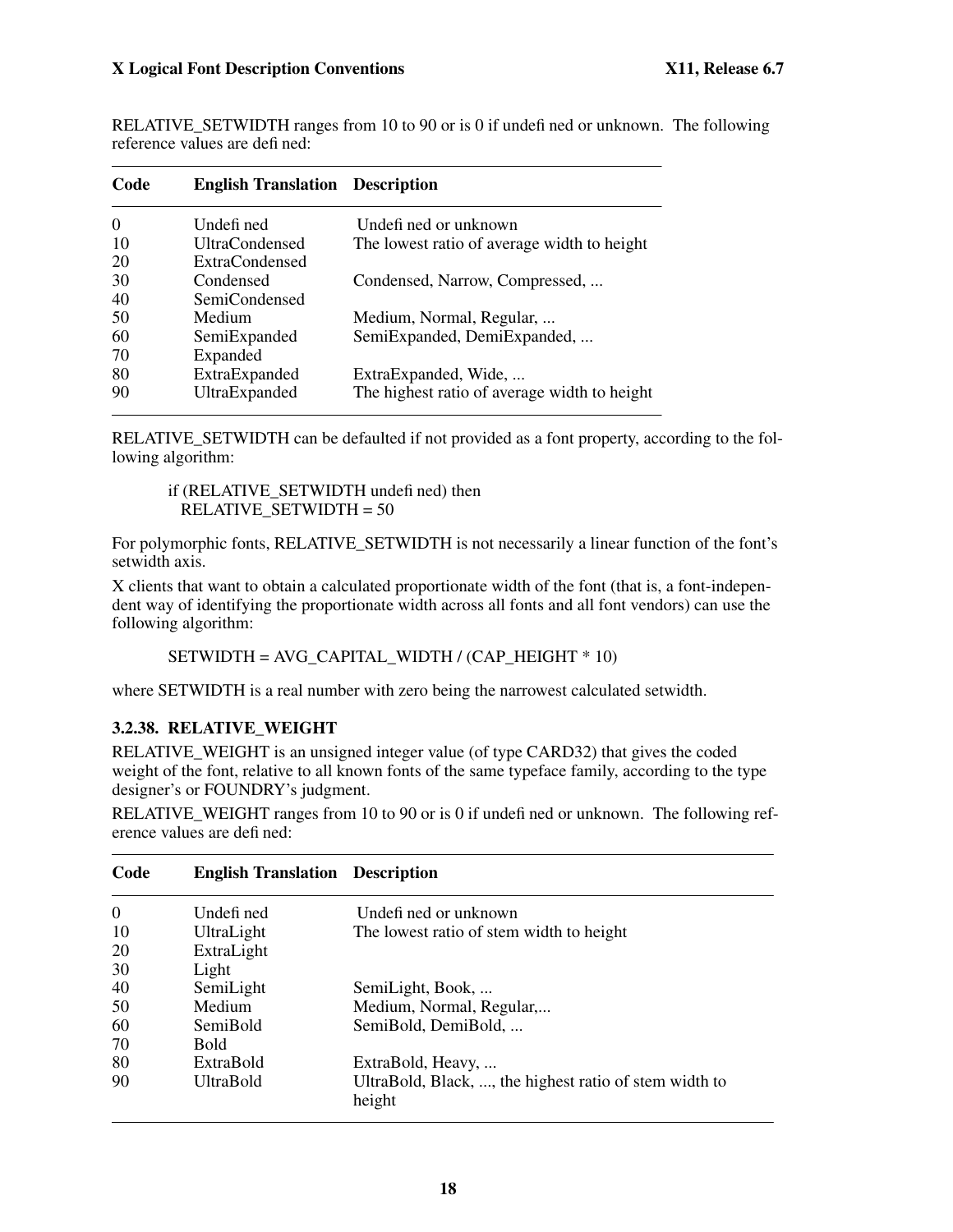RELATIVE WEIGHT can be defaulted if not provided as a font property, according to the following algorithm:

if (RELATIVE\_WEIGHT undefined) then RELATIVE WEIGHT =  $50$ 

For polymorphic fonts, RELATIVE\_WEIGHT is not necessarily a linear function of the font's weight axis.

#### **3.2.39. WEIGHT**

Calculated WEIGHT is an unsigned integer value (of type CARD32) that gives the calculated weight of the font, computed as the ratio of capital stem width to CAP\_HEIGHT, in the range 0 to 1000, where 0 is the lightest weight.

WEIGHT can be calculated if not supplied as a font property, according to the following algorithm:

 $CapStemWidth = average width of the stems of capitals$ if (WEIGHT undefined) then WEIGHT = ROUND ((CapStemWidth \* 1000) / CAP\_HEIGHT)

A calculated value for weight is necessary when matching fonts from different families because both the RELATIVE\_WEIGHT and the WEIGHT\_NAME are assigned by the typeface supplier, according to its tradition and practice, and therefore, are somewhat subjective. Calculated WEIGHT provides a font-independent way of identifying the weight across all fonts and all font vendors.

#### **3.2.40. RESOLUTION**

RESOLUTION is an integer value (of type INT32) that gives the resolution for which this font was created, measured in 1/100 pixels per point.

Note

As independent horizontal and vertical design resolution components are required to accommodate displays with nonsquare aspect ratios, the use of this font property has been deprecated, and independent RESOLUTION\_X and RESOLUTION\_Y font name fields/properties have been defined (see sections 3.1.2.9 and 3.1.2.10). X clients are encouraged to discontinue use of the RESOLUTION property and are encouraged to use the appropriate X,Y resolution properties, as required.

### **3.2.41. FONT**

FONT is a string (of type ATOM) that gives the full XLFD name of the font—that is, the value can be used to open another instance of the same font.

If not provided, the FONT property cannot be calculated.

#### **3.2.42. FACE\_NAME**

FACE\_NAME is a human-understandable string (of type ATOM) that gives the full device-independent typeface name, including the owner, weight, slant, set, and so on but not the resolution, size, and so on. This property may be used as feedback during font selection.

FACE\_NAME cannot be calculated or approximated if not provided as a font property.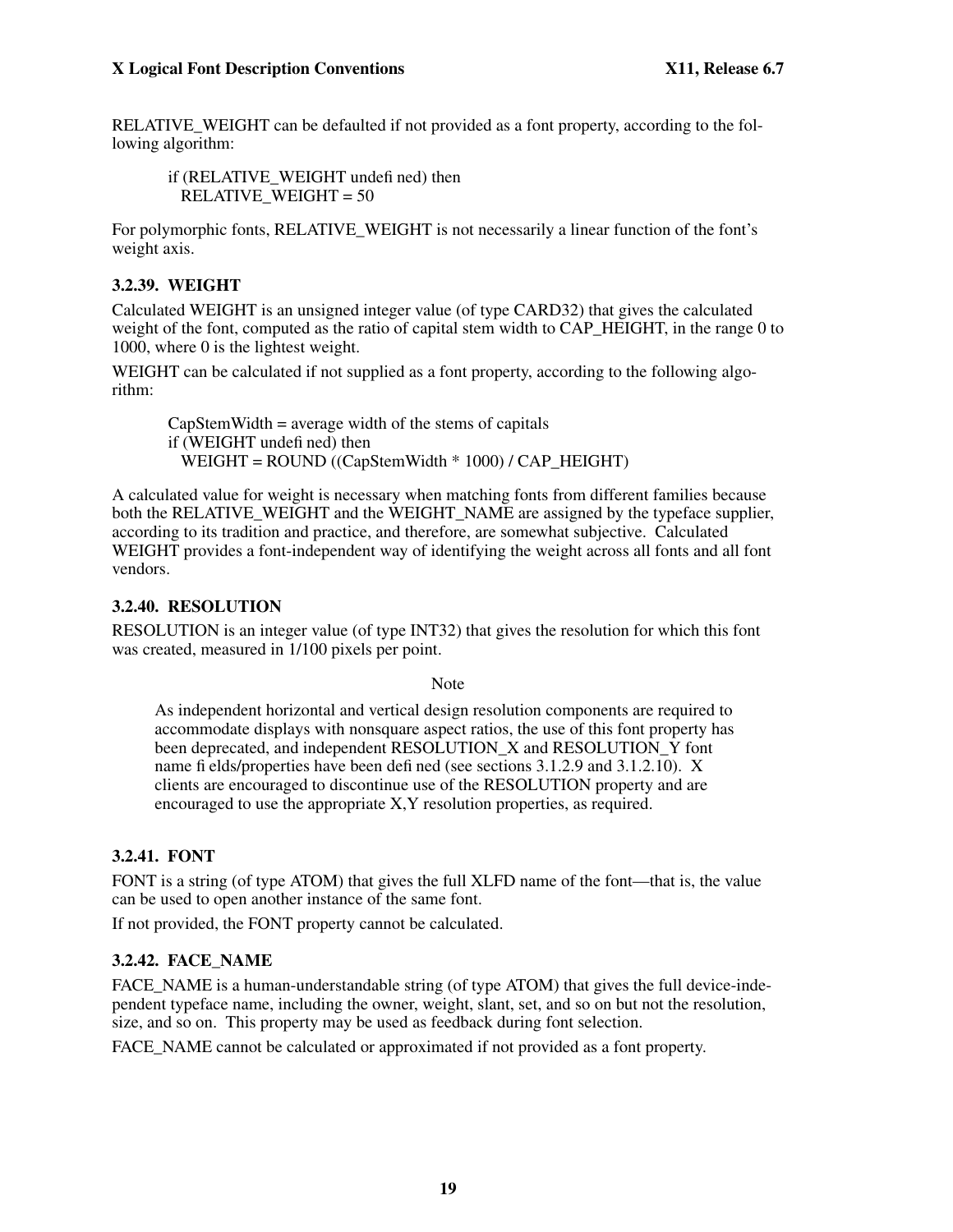# **3.2.43. FULL\_NAME**

FULL\_NAME is the same as FACE\_NAME. Its use is deprecated, but it is found on some old fonts.

# **3.2.44. COPYRIGHT**

COPYRIGHT is a human-understandable string (of type ATOM) that gives the copyright information of the legal owner of the digital font data.

This information is a required component of a font but is independent of the particular format used to represent it (that is, it cannot be captured as a comment that could later be thrown away for efficiency reasons).

COPYRIGHT cannot be calculated or approximated if not provided as a font property.

# **3.2.45. NOTICE**

NOTICE is a human-understandable string (of type ATOM) that gives the copyright information of the legal owner of the font design or, if not applicable, the trademark information for the typeface FAMILY\_NAME.

Typeface design and trademark protection laws vary from country to country, the USA having no design copyright protection currently while various countries in Europe offer both design and typeface family name trademark protection. As with COPYRIGHT, this information is a required component of a font but is independent of the particular format used to represent it.

NOTICE cannot be calculated or approximated if not provided as a font property.

### **3.2.46. DESTINATION**

DESTINATION is an unsigned integer code (of type CARD32) that gives the font design destination, that is, whether it was designed as a screen proofing font to match printer font glyph widths (WYSIWYG), as an optimal video font (possibly with corresponding printer font) for extended screen viewing (video text), and so on.

The font design considerations are very different, and at current display resolutions, the readability and legibility of these two kinds of screen fonts are very different. DESTINATION allows publishing clients that use X to model the printed page and video text clients, such as on-line documentation browsers, to query for X screen fonts that suit their particular requirements.

The encoding is as follows:

| Code     | <b>English Translation Description</b> |                                                                                                     |
|----------|----------------------------------------|-----------------------------------------------------------------------------------------------------|
| $\Omega$ | <b>WYSIWYG</b>                         | The font is optimized to match the typographic design and<br>metrics of an equivalent printer font. |
|          | Video text                             | The font is optimized for screen legibility and readability.                                        |

# **3.2.47. FONT\_TYPE**

FONT TYPE is a human-understandable string (of type ATOM) that describes the format of the font data as they are read from permanent storage by the current font source. It is a static attribute of the source data. It can be used by clients to select a type of bitmap or outline font without regard to the rasterizer used to render the font.

Predefined values are as follows: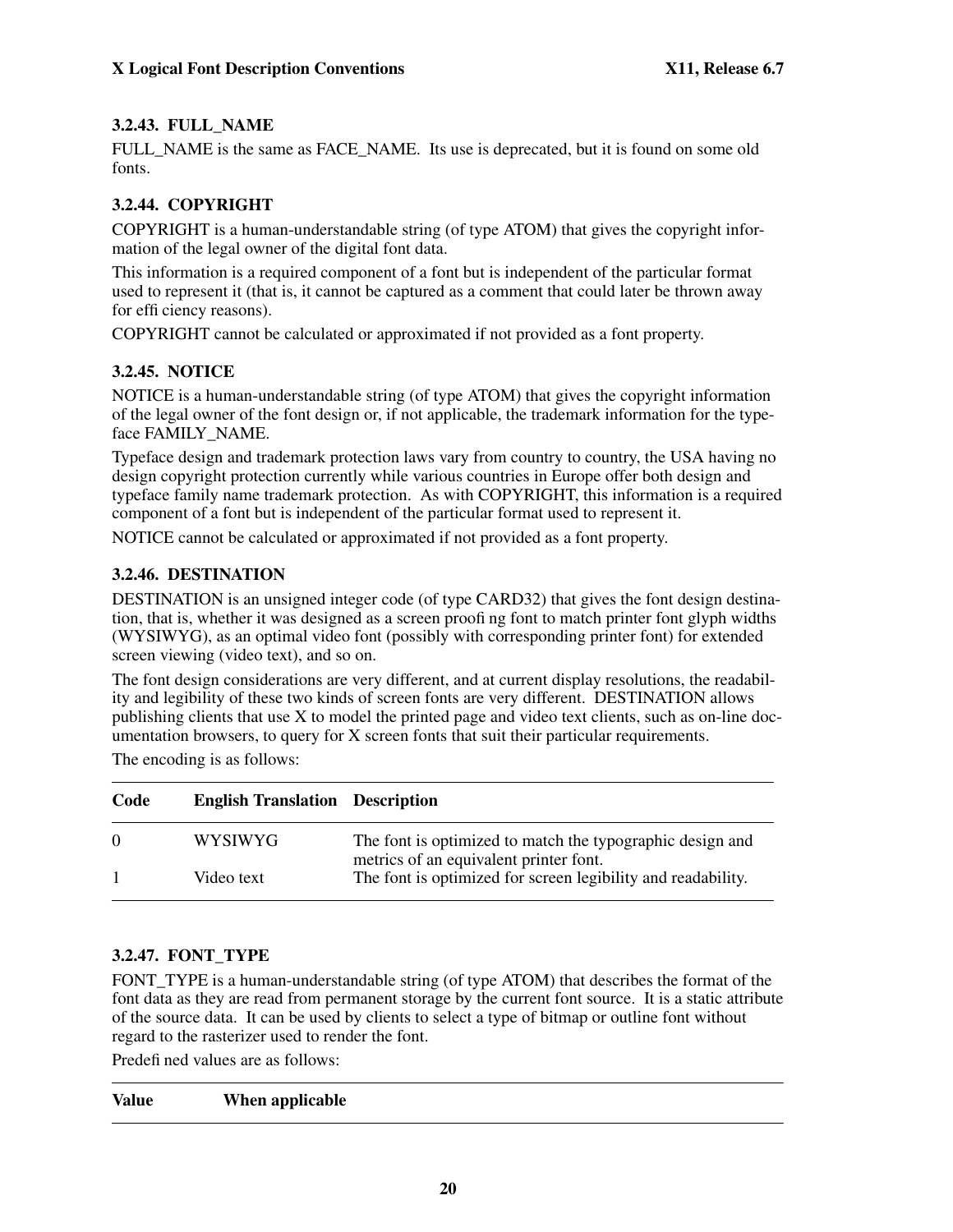| Value       | When applicable                                                                                                                                                                                                                            |
|-------------|--------------------------------------------------------------------------------------------------------------------------------------------------------------------------------------------------------------------------------------------|
| "Bitmap"    | Hand-tuned bitmap fonts. Some attempt has been made to optimize the visual<br>appearance of the font for the requested size and resolution.                                                                                                |
| "Prebuilt"  | All bitmap format fonts that cannot be described as "Bitmap", that is, hand-<br>tuned. For example, a bitmap format font that was generated mechanically using<br>a scalable font rasterizer would be considered "Prebuilt", not "Bitmap". |
| "Type $1$ " | Any Type 1 font.                                                                                                                                                                                                                           |
| "TrueType"  | Any TrueType font.                                                                                                                                                                                                                         |
| "Speedo"    | Any Speedo font.                                                                                                                                                                                                                           |
| ``F3"       | Any F3 font.                                                                                                                                                                                                                               |

Other values may be registered with the X Consortium.

### **3.2.48. FONT\_VERSION**

FONT\_VERSION is a human-understandable string (of type ATOM) that describes the formal or informal version of the font. **None** is a valid value.

#### **3.2.49. RASTERIZER\_NAME**

RASTERIZER NAME is a human-understandable string (of type ATOM) that is the specific name of the rasterizer that has performed some rasterization operation (such as scaling from outlines) on this font.

To define a RASTERIZER\_NAME, the following format is recommended:

| RasterizerName ::= OrganizationId Space Rasterizer                                      |
|-----------------------------------------------------------------------------------------|
| OrganizationId ::= STRING8—the X Registry ORGANIZATION name of the rasterizer           |
| implementor or maintainer.                                                              |
| Rasterizer ::= the case-sensitive, human-understandable product name of the rasterizer. |
| Words within this name should be separated by a single SPACE.                           |
| Space ::= $OCTET-$ " (SPACE)                                                            |

#### Examples:

X Consortium Bit Scaler X Consortium Type 1 Rasterizer X Consortium Speedo Rasterizer Adobe Type Manager Sun TypeScaler

If RASTERIZER\_NAME is not defined, or is **None**, no rasterization operation has been applied to the FONT\_TYPE.

#### **3.2.50. RASTERIZER\_VERSION**

RASTERIZER\_VERSION is a human-understandable string (of type ATOM) that represents the formal or informal version of a font rasterizer. The RASTERIZER\_VERSION should match the corresponding product version number known to users, when applicable.

#### **3.2.51. RAW\_ASCENT**

For a font with a transformation matrix, RAW\_ASCENT is the font ascent in 1000 pixel metrics (see section 4.1).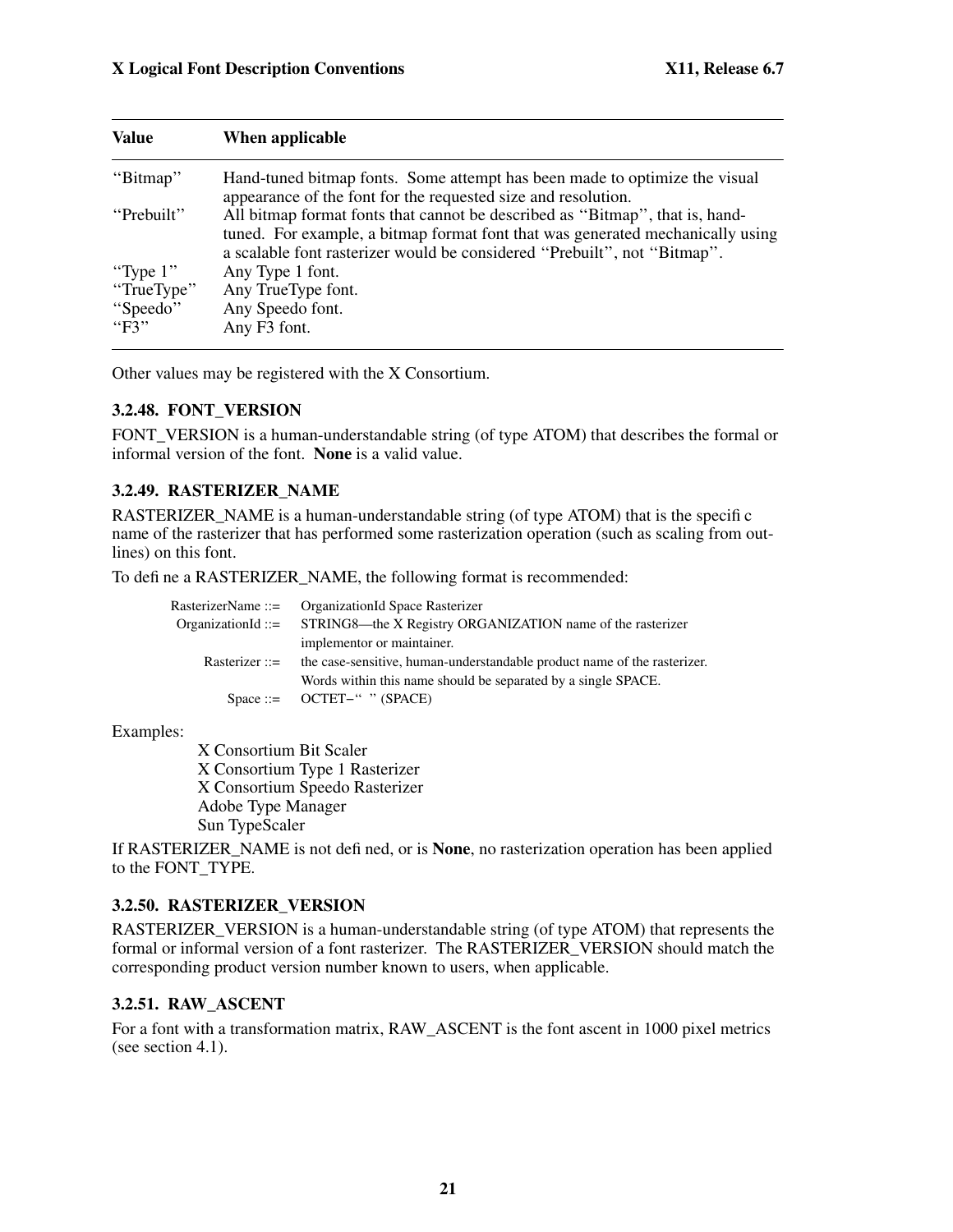### **3.2.52. RAW\_DESCENT**

For a font with a transformation matrix, RAW\_DESCENT is the font descent in 1000 pixel metrics (see section 4.1).

### **3.2.53. RAW\_\***

For a font with a transformation matrix, all font properties that represent horizontal or vertical sizes or displacements will be accompanied by a new property, named as the original except prefixed with ''RAW\_'', that is computed as described in section 4.1.

### **3.2.54. AXIS\_NAMES**

AXIS NAMES is a list of all the names of the axes for a polymorphic font, separated by a null (0) byte. These names are suitable for presentation in a user interface (see section 6).

### **3.2.55. AXIS\_LIMITS**

AXIS\_LIMITS is a list of integers, two for each axis, giving the minimum and maximum allowable values for that axis of a polymorphic font (see section 6).

### **3.2.56. AXIS\_TYPES**

AXIS TYPES is like AXIS NAMES, but can be registered as having specific semantics (see section  $6$ ).

#### **3.3. Built-in Font Property Atoms**

The following font property atom definitions were predefined in the initial version of the core protocol:

| <b>Font Property/Atom Name</b> | <b>Property Type</b> |
|--------------------------------|----------------------|
| <b>MIN_SPACE</b>               | INT32                |
| <b>NORM SPACE</b>              | INT32                |
| <b>MAX SPACE</b>               | INT32                |
| <b>END_SPACE</b>               | INT32                |
| SUPERSCRIPT X                  | INT32                |
| SUPERSCRIPT Y                  | INT32                |
| SUBSCRIPT X                    | INT32                |
| <b>SUBSCRIPT Y</b>             | INT32                |
| UNDERLINE POSITION             | INT32                |
| UNDERLINE THICKNESS            | INT32                |
| STRIKEOUT ASCENT               | INT32                |
| STRIKEOUT_DESCENT              | INT32                |
| FONT ASCENT                    | INT32                |
| FONT DESCENT                   | INT32                |
| <b>ITALIC_ANGLE</b>            | INT32                |
| X HEIGHT                       | INT32                |
| <b>QUAD_WIDTH</b>              | $INT32 - deprecated$ |
| <b>WEIGHT</b>                  | CARD <sub>32</sub>   |
| POINT SIZE                     | INT32                |
| <b>RESOLUTION</b>              | CARD32 – deprecated  |
| <b>COPYRIGHT</b>               | <b>ATOM</b>          |
| <b>FULL NAME</b>               | $ATOM - deprecated$  |
| <b>FAMILY NAME</b>             | <b>ATOM</b>          |
| DEFAULT CHAR                   | CARD <sub>32</sub>   |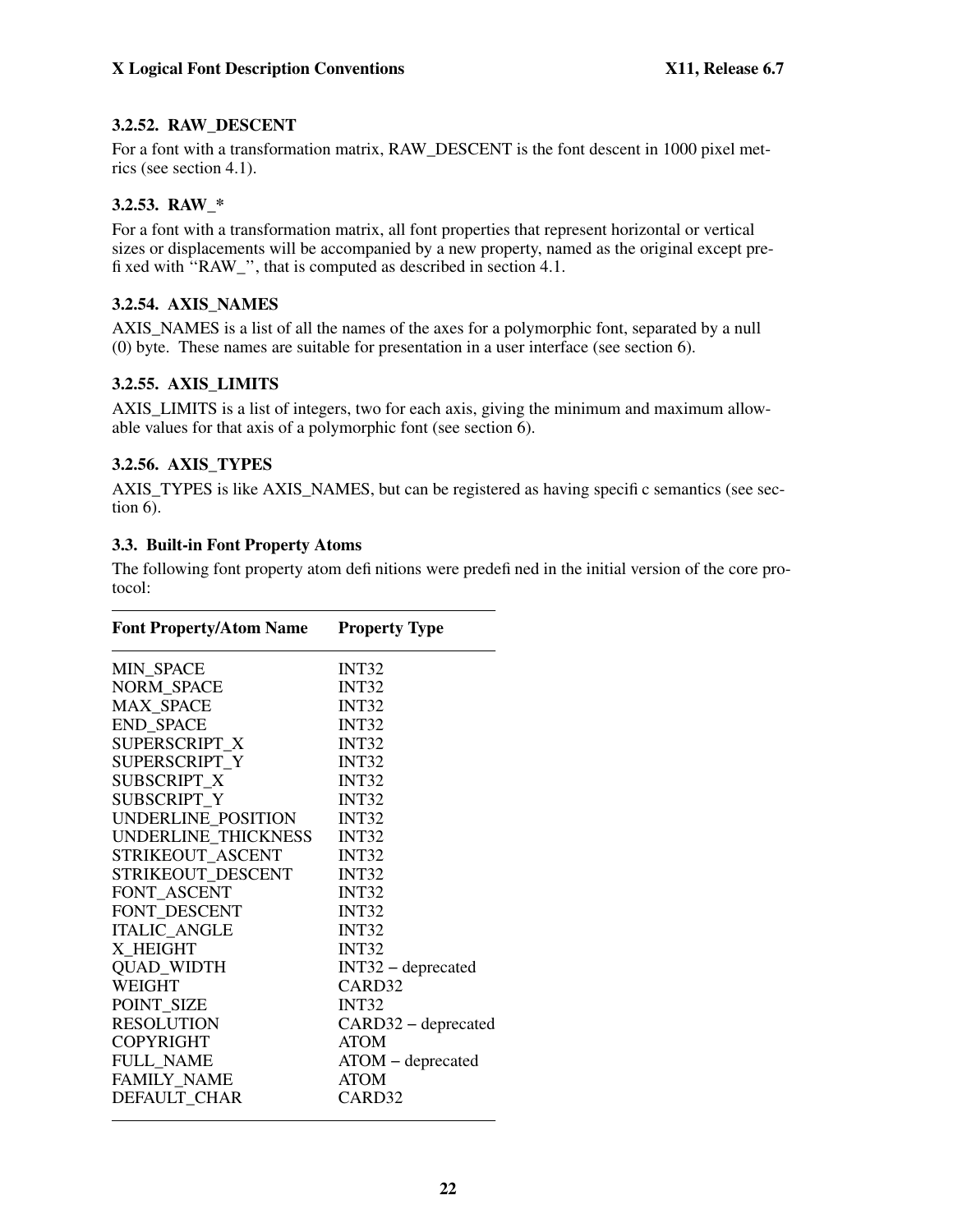#### **4. Matrix Transformations**

An XLFD name presented to the server can have the POINT\_SIZE or PIXEL\_SIZE field begin with the character "[". If the first character of the field is "[", the character must be followed with ASCII representations of four floating point numbers and a trailing "]", with white space separating the numbers and optional white space separating the numbers from the "[" and "]" characters. Numbers use standard floating point syntax but use the character """ to represent a minus sign in the mantissa or exponent.

The BNF for a matrix transformation string is as follows:

| $MatrixString ::=$             | LeftBracket OptionalSpace Float Space Float Space         |
|--------------------------------|-----------------------------------------------------------|
|                                | Float Space Float OptionalSpace RightBracket              |
| $OptionalSpace ::=$            | ""   Space                                                |
| $Space ::=$                    | SpaceChar   SpaceChar Space                               |
| $Float ::=$                    | Mantissa   Mantissa Exponent                              |
| Mantissa $\mathrel{\mathop:}=$ | Sign Number   Number                                      |
| $Sign ::=$                     | Plus   Tilde                                              |
| Number $ ::=$                  | Integer   Integer Dot Integer   Dot Integer               |
| Integer $ ::=$                 | Digit   Digit Integer                                     |
| Digit $::=$                    | "0"   "1"   "2"   "3"   "4"   "5"   "6"   "7"   "8"   "9" |
| $Exponent ::=$                 | "e" SignedInteger   "E" SignedInteger                     |
| $SignedInteger ::=$            | Sign Integer   Integer                                    |
| $LeftBracket ::=$              | OCTET – "[" (LEFT SQUARE BRACKET)                         |
| $RightBracket ::=$             | OCTET - "]" (RIGHT SQUARE BRACKET)                        |
| $SpaceChar ::=$                | OCTET - " " (SPACE)                                       |
| $Tilde :=$                     | OCTET - """ (TILDE)                                       |
| $Plus ::=$                     | $OCTET - "+'$ (PLUS)                                      |
| $Dot ::=$                      | OCTET - "." (FULL STOP)                                   |

The string ''[a b c d]'' represents a graphical transformation of the glyphs in the font by the matrix

|             | a            | b | 0 |             |
|-------------|--------------|---|---|-------------|
| ]<br>]<br>[ | $\mathbf{C}$ | d | 0 | ]<br>]<br>] |
|             | 0            | 0 |   |             |

All transformations occur around the origin of the glyph. The relationship between the current scalar values and the matrix transformation values is that the scalar value ''N'' in the POINT SIZE field produces the same glyphs as the matrix " $[N/10 0 0 N/10]$ " in that field, and the scalar value ''N'' in the PIXEL\_SIZE field produces the same glyphs as the matrix ''[N\*RES-OLUTION\_X/RESOLUTION\_Y 0 0 N]'' in that field.

If matrices are specified for both the POINT\_SIZE and PIXEL\_SIZE, they must bear the following relationship to each other within an implementation-specific tolerance:

PIXEL\_SIZE\_MATRIX =  $[Sx 0 0 Sy] * POINT$  SIZE\_MATRIX

where

 $Sx =$ RESOLUTION  $X / 72.27$  $Sy = RESOLUTION_Y / 72.27$ 

If either the POINT SIZE or PIXEL SIZE field is unspecified (either "0" or wildcarded), the preceding formulas can be used to compute one from the other.

### **4.1. Metrics and Font Properties**

In this section, the phrase ''1000 pixel metrics'' means the metrics that would be obtained if the rasterizer took the base untransformed design used to generate the transformed font and scaled it linearly to a height of 1000 pixels, with no rotation component. Note that there may be no way for the application to actually request this font since the rasterizer may use different outlines or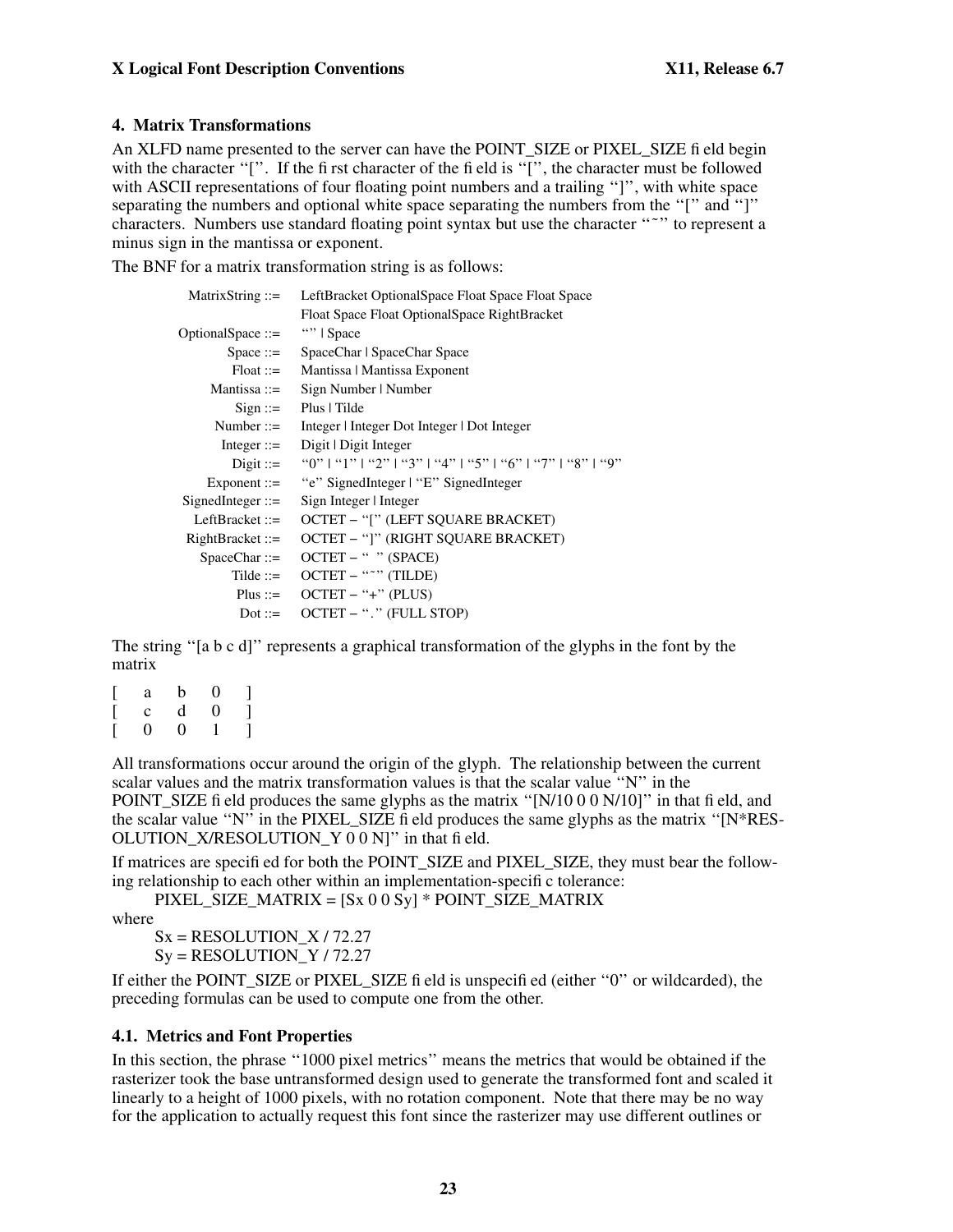rasterization techniques at that size from the ones used to generate the transformed font.

Notes on properties and metrics:

The per-char ink metrics (lbearing, rbearing, ascent, and descent) represent the ink extent of the transformed glyph around its origin.

The per-char width is the x component of the transformed character width.

The font ascent and descent are the y component of the transformed font ascent or descent.

The FONT property returns a name reflecting the matrix being used—that is, the name returned can be used to open another instance of the same font. The returned name is not necessarily an exact copy of the requested name. If, for example, the user requests

−misc−fixed−medium−r−normal−−0−[2e1 0 0.0 +10.0]−72−72−c−0−iso8859−1 the resulting FONT property might be

−misc−fixed−medium−r−normal−−[19.9 0 0 10]−[20 0 0 10]−72−72−c−0−iso8859−1 The FONT property will always include matrices in both the PIXEL\_SIZE and the POINT\_SIZE fields.

To allow accurate client positioning of transformed characters, the attributes field of the XChar-Info contains the width of the character in 1000 pixel metrics. This attributes field should be interpreted as a signed integer.

There will always be 2 new font properties defined, RAW\_ASCENT and RAW\_DESCENT, that hold the ascent and descent in 1000 pixel metrics.

All font properties that represent horizontal widths or displacements have as their value the x component of the transformed width or displacement. All font properties that represent vertical heights or displacements have as their value the y component of the transformed height or displacement. Each such property will be accompanied by a new property, named as the original except prefixed with "RAW\_", that gives the value of the width, height, or displacement in 1000 pixel metrics.

#### **5. Scalable Fonts**

The XLFD is designed to support scalable fonts. A scalable font is a font source from which instances of arbitrary size can be derived. A scalable font source might be one or more outlines together with zero or more hand-tuned bitmap fonts at specific sizes and resolutions, or it might be a programmatic description together with zero or more bitmap fonts, or some other format (perhaps even just a single bitmap font).

The following definitions are useful for discussing scalable fonts:

#### **Well-formed XLFD pattern**

A pattern string containing 14 hyphens, one of which is the first character of the pattern. Wildcard characters are permitted in the fields of a well-formed XLFD pattern.

#### **Scalable font name**

A well-formed XLFD pattern containing no wildcards and containing the digit ''0'' in the PIXEL\_SIZE, POINT\_SIZE, and AVERAGE\_WIDTH fi elds.

#### **Scalable fields**

The XLFD fields PIXEL\_SIZE, POINT\_SIZE, RESOLUTION\_X, RESOLUTION\_Y, and AVERAGE\_WIDTH.

#### **Derived instance**

The result of replacing the scalable fields of a font name with values to yield a font name that could actually be produced from the font source. A scaling engine is permitted, but not required, to interpret the scalable fields in font names to support anamorphic scaling.

#### **Global list**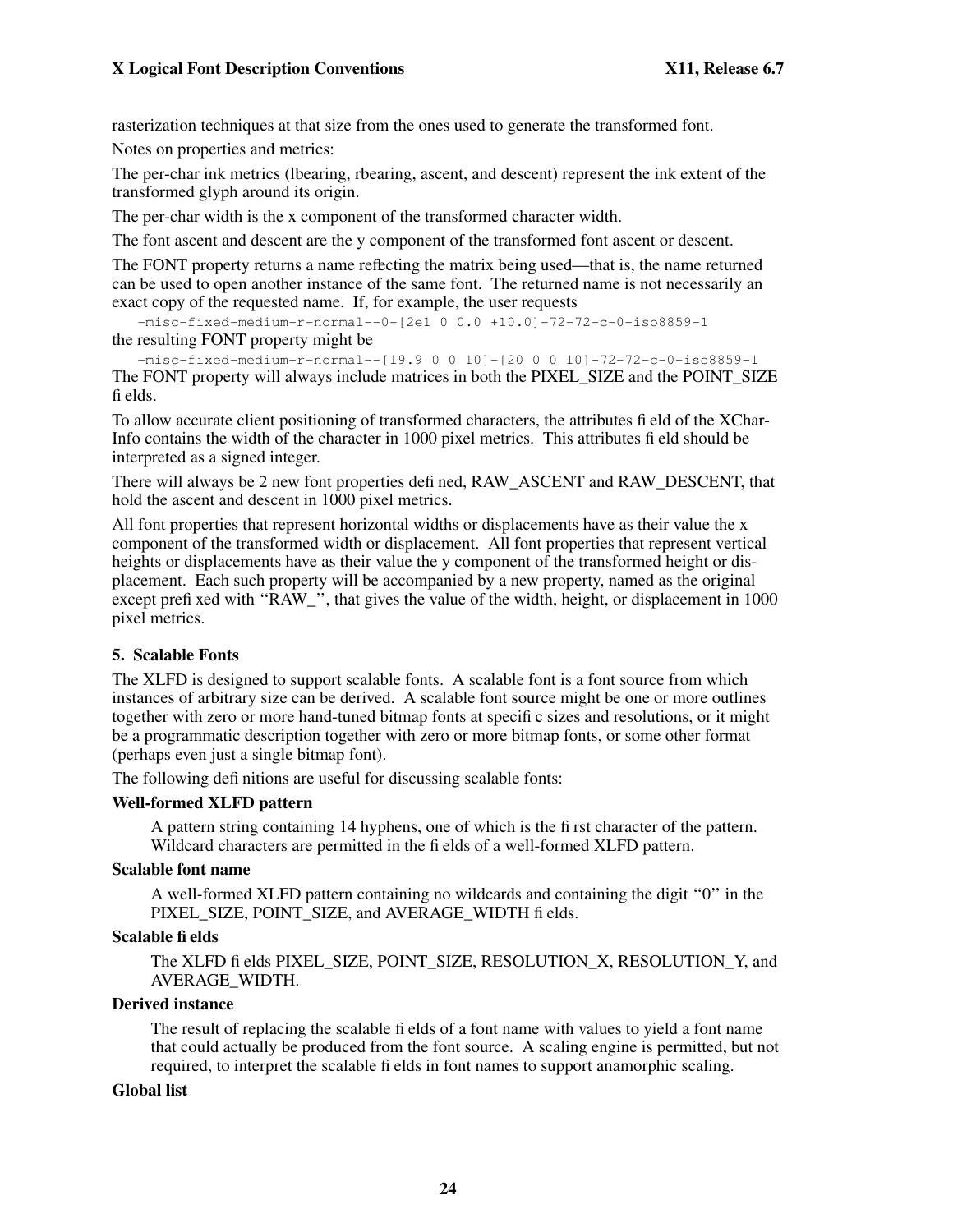The list of names that would be returned by an X server for a **ListFonts** protocol request on the pattern ''\*'' if there were no protocol restrictions on the total number of names returned.

The global list consists of font names derived from font sources. If a single font source can support multiple character sets (specified in the CHARSET\_REGISTRY and CHARSET\_ENCOD-ING fields), each such character set should be used to form a separate font name in the list. For a nonscalable font source, the simple font name for each character set is included in the global list. For a scalable font source, a scalable font name for each character set is included in the list. In addition to the scalable font name, specific derived instance names may also be included in the list. The relative order of derived instances with respect to the scalable font name is not constrained. Finally, font name aliases may also be included in the list. The relative order of aliases with respect to the real font name is not constrained.

The values of the RESOLUTION\_X and RESOLUTION\_Y fields of a scalable font name are implementation dependent, but to maximize backward compatibility, they should be reasonable nonzero values, for example, a resolution close to that provided by the screen (in a single-screen server). Because some existing applications rely on seeing a collection of point and pixel sizes, server vendors are strongly encouraged in the near term to provide a mechanism for including, for each scalable font name, a set of specific derived instance names. For font sources that contain a collection of hand-tuned bitmap fonts, including names of these instances in the global list is recommended and sufficient.

The X protocol request **OpenFont** on a scalable font name returns a font corresponding to an implementation-dependent derived instance of that font name.

The X protocol request **ListFonts** on a well-formed XLFD pattern returns the following. Starting with the global list, if the actual pattern argument has values containing no wildcards in scalable fields, then substitute each such field into the corresponding field in each scalable font name in the list. For each resulting font name, if the remaining scalable fields cannot be replaced with values to produce a derived instance, remove the font name from the list. Now take the modified list, and perform a simple pattern match against the pattern argument. **ListFonts** returns the resulting list.

For example, given the global list:

-Linotype-Times-Bold-I-Normal--0-0-100-100-P-0-ISO8859-1 -Linotype-Times-Bold-R-Normal--0-0-100-100-P-0-ISO8859-1 -Linotype-Times-Medium-I-Normal--0-0-100-100-P-0-ISO8859-1 -Linotype-Times-Medium-R-Normal--0-0-100-100-P-0-ISO8859-1

a **ListFonts** request with the pattern:

-\*-Times-\*-R-Normal--\*-120-100-100-P-\*-ISO8859-1

would return:

-Linotype-Times-Bold-R-Normal--0-120-100-100-P-0-ISO8859-1 -Linotype-Times-Medium-R-Normal--0-120-100-100-P-0-ISO8859-1

**ListFonts** on a pattern containing wildcards that is not a well-formed XLFD pattern is only required to return the list obtained by performing a simple pattern match against the global list. X servers are permitted, but not required, to use a more sophisticated matching algorithm.

#### **6. Polymorphic Fonts**

Fonts that can be varied in ways other than size or resolution are called *polymorphic fonts.* Multiple Master Type 1 font programs are one type of a polymorphic font. Current examples of axes along which the fonts can be varied are width, weight, and optical size; others might include formality or x-height.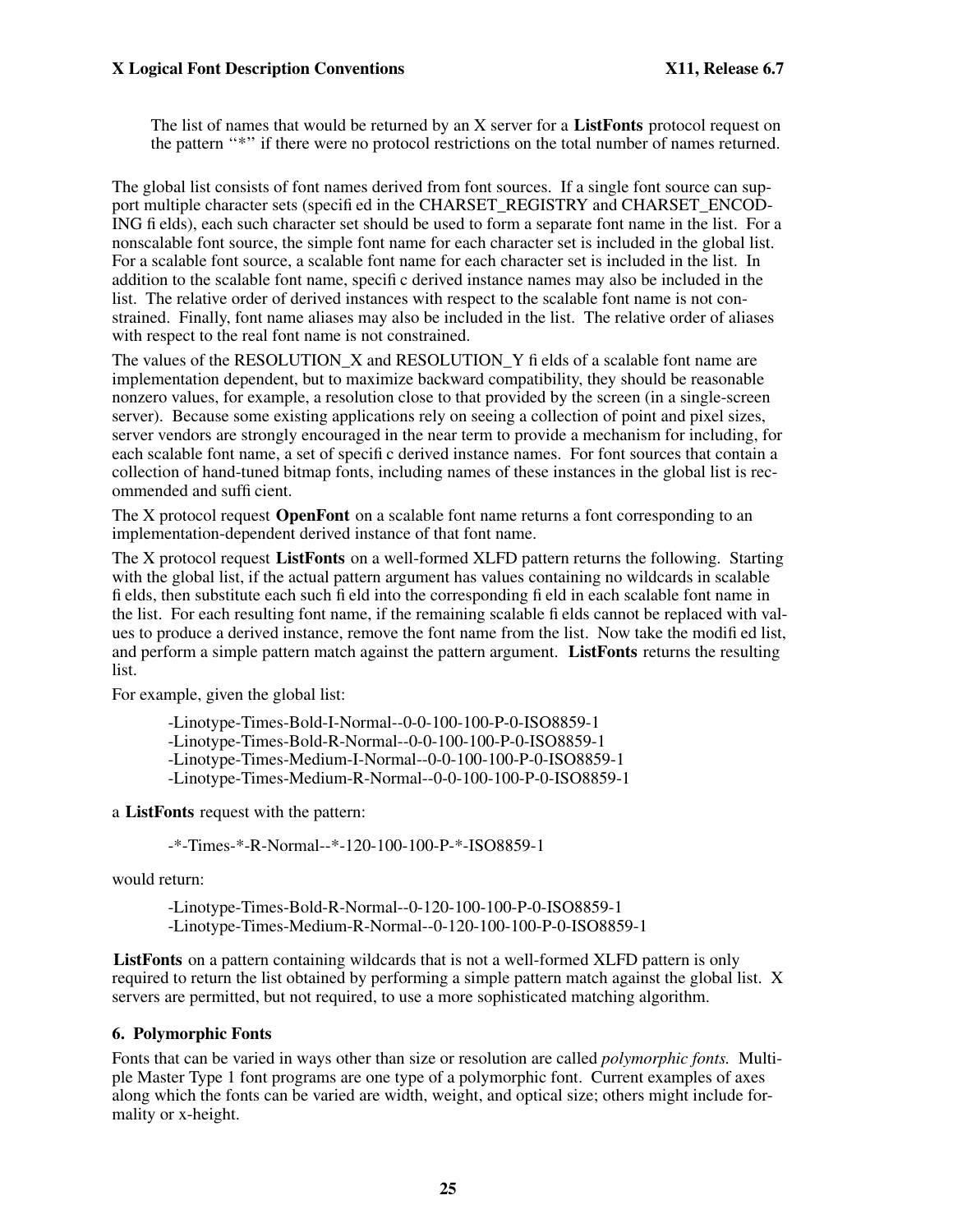To support polymorphic fonts, special values indicating variability are defined for the following XLFD fields:

WEIGHT\_NAME SLANT SETWIDTH\_NAME ADD\_STYLE\_NAME

The string "0" is the special polymorphic value. In the WEIGHT\_NAME, SLANT, or SETWIDTH\_NAME fi eld, "0" must be the entire fi eld. There may be multiple polymorphic values in the ADD\_STYLE\_NAME fi eld. They are surrounded by "[" and "]" and separated by a Space, as "[0 0]". The polymorphic values may coexist with other data in the field. It is recommended that the polymorphic values be at the end of the ADD\_STYLE\_NAME fi eld.

The font-matching algorithms for a font with polymorphic fields are identical to the matching algorithms for a font with scalable fields.

There are three new font properties to describe the axes of variation, AXIS\_NAMES, AXIS\_LIMITS, and AXIS\_TYPES. AXIS\_NAMES is a list of all the names of the axes for the font, separated by a null (0) byte. These names are suitable for presentation in a user interface. AXIS LIMITS is a list of integers, two for each axis, giving the minimum and maximum allowable values for that axis. AXIS\_TYPES is like AXIS\_NAMES, but can be registered as having specific semantics.

The axes are listed in the properties in the same order as they appear in the font name. They are matched with font name fields by looking for the special polymorphic values in the font name.

Examples:

The Adobe Myriad MM font program has width and weight axes. Weight can vary from 215 to 830, and width from 300 to 700.

```
Name:
     -Adobe-Myriad MM-0-R-0--0-0-0-0-P-0-ISO8859-1
AXIS_NAMES:
     Weight, Width
AXIS_LIMITS:
     215, 830, 300, 700
AXIS_TYPES:
     Adobe-Weight, Adobe-Width
Sample derived instance:
     -Adobe-Myriad MM-412-R-575--*-120-100-100-P-*-ISO8859-1
```
The Adobe Minion MM Italic font program has width, weight, and optical size axes.

```
Name:
     -Adobe-Minion MM-0-I-0-[0]-0-0-0-0-P-0-ISO8859-1
AXIS_NAMES:
     Weight, Width, Optical size
AXIS_LIMITS:
     345, 620, 450, 600, 6, 72
AXIS_TYPES:
     Adobe-Weight, Adobe-Width, Adobe-OpticalSize
Sample derived instance:
     -Adobe-Minion MM-550-I-480-[18]-*-180-100-100-P-*-ISO8859-1
```
The Adobe Minion MM Swash Italic font program has the same axes and values. This shows how "[0]" in the ADD\_STYLE\_NAME fi eld can coexist with other words.

Name:

```
-Adobe-Minion MM-0-I-0-Swash[0]-0-0-0-0-P-0-ISO8859-1
AXIS_NAMES:
```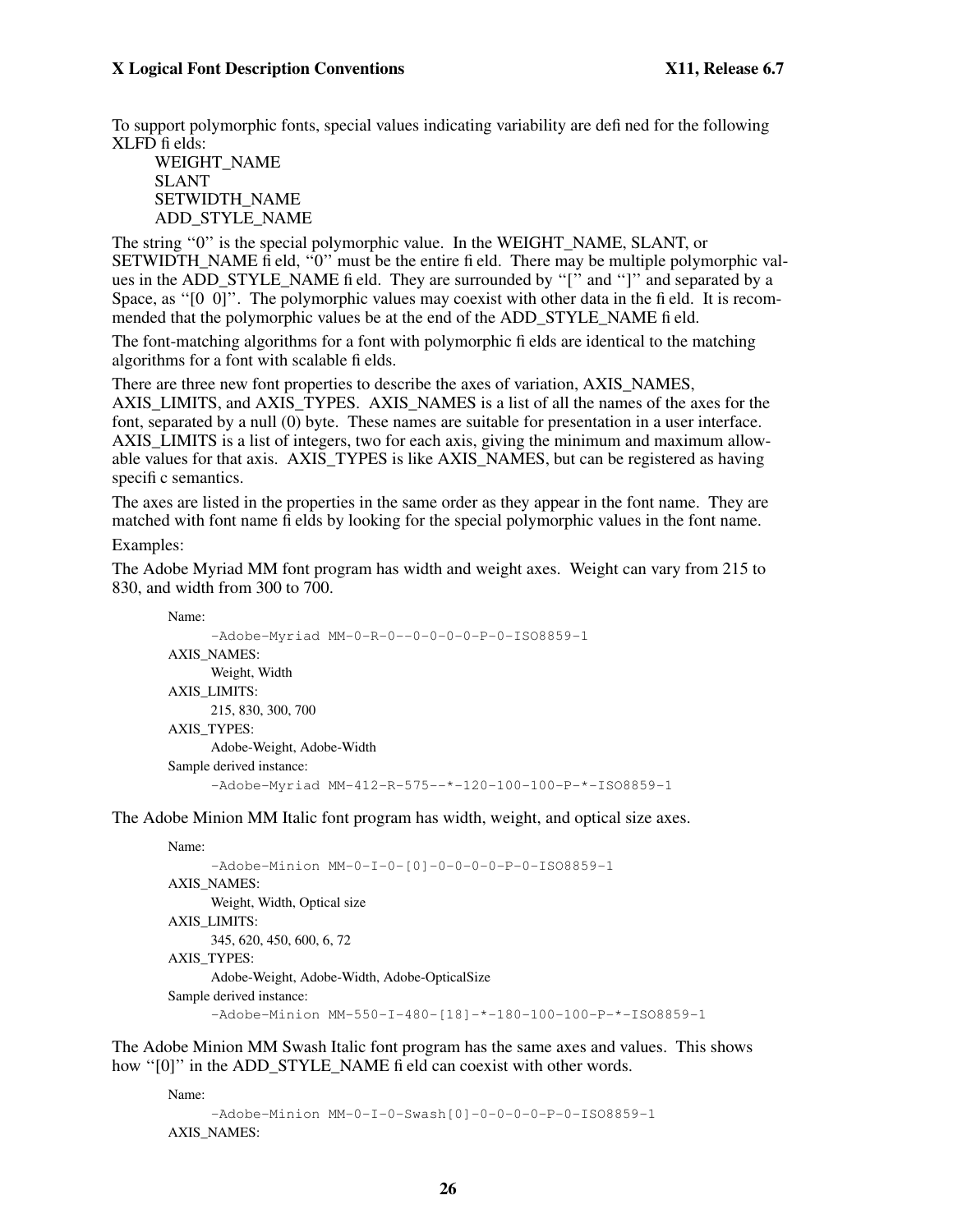Weight, Width, Optical size AXIS\_LIMITS: 345, 620, 450, 600, 6, 72 AXIS\_TYPES: Adobe-Weight, Adobe-Width, Adobe-OpticalSize Sample derived instance: -Adobe-Minion MM-550-I-480-Swash[18]-\*-180-100-100-P-\*-ISO8859-1

The XYZ Abc font, a hypothetical font, has optical size and x-height axes. This shows how there can be more than one polymorphic value in the ADD\_STYLE\_NAME field.

```
Name:
     -XYZ-Abc-Medium-R-Normal-[0 0]-0-0-0-0-P-0-ISO8859-1
AXIS_NAMES:
     Optical size, X-height
AXIS_LIMITS:
     6, 72, 400, 600
AXIS_TYPES:
     XYZ-OpticalSize, XYZ-Xheight
Sample derived instance:
     -XYZ-Abc-Medium-R-Normal-[14 510]-*-140-100-100-P-*-ISO8859-1
```
If an axis allows negative values, a client requests a negative value by using "~" " (TILDE) as a minus sign.

Axis types can be registered with the X Consortium, along with their semantics.

If a font name that contains the polymorphic value or a wildcard in a polymorphic field is presented to a font source, the font source is free to substitute any value that is convenient. However, font sources should try to use a value that would be considered *normal* or *medium* for the particular font. For example, if an optical size variable is unresolved, the font source should provide a value appropriate to the size of the font.

The result of specifying an out-of-range value for a polymorphic field is undefined. The font source may treat this as a **BadName** error, treat the value as if it were the closest legal value, or extrapolate to try to accommodate the value.

#### **7. Affected Elements of Xlib and the X Protocol**

The following X protocol requests must support the XLFD conventions:

- **OpenFont** − for the name argument
- **ListFonts** − for the pattern argument
- **ListFontsWithInfo** − for the pattern argument

In addition, the following Xlib functions must support the XLFD conventions:

- **XLoadFont** − for the name argument
- **XListFontsWithInfo** − for the pattern argument
- **XLoadQueryFont** − for the name argument
- **XListFonts** − for the pattern argument

#### **8. BDF Conformance**

The bitmap font distribution and interchange format adopted by the X Consortium (BDF V2.1) provides a general mechanism for identifying the font name of an X font and a variable list of font properties, but it does not mandate the syntax or semantics of the font name or the semantics of the font properties that might be provided in a BDF font. This section identifies the requirements for BDF fonts that conform to XLFD.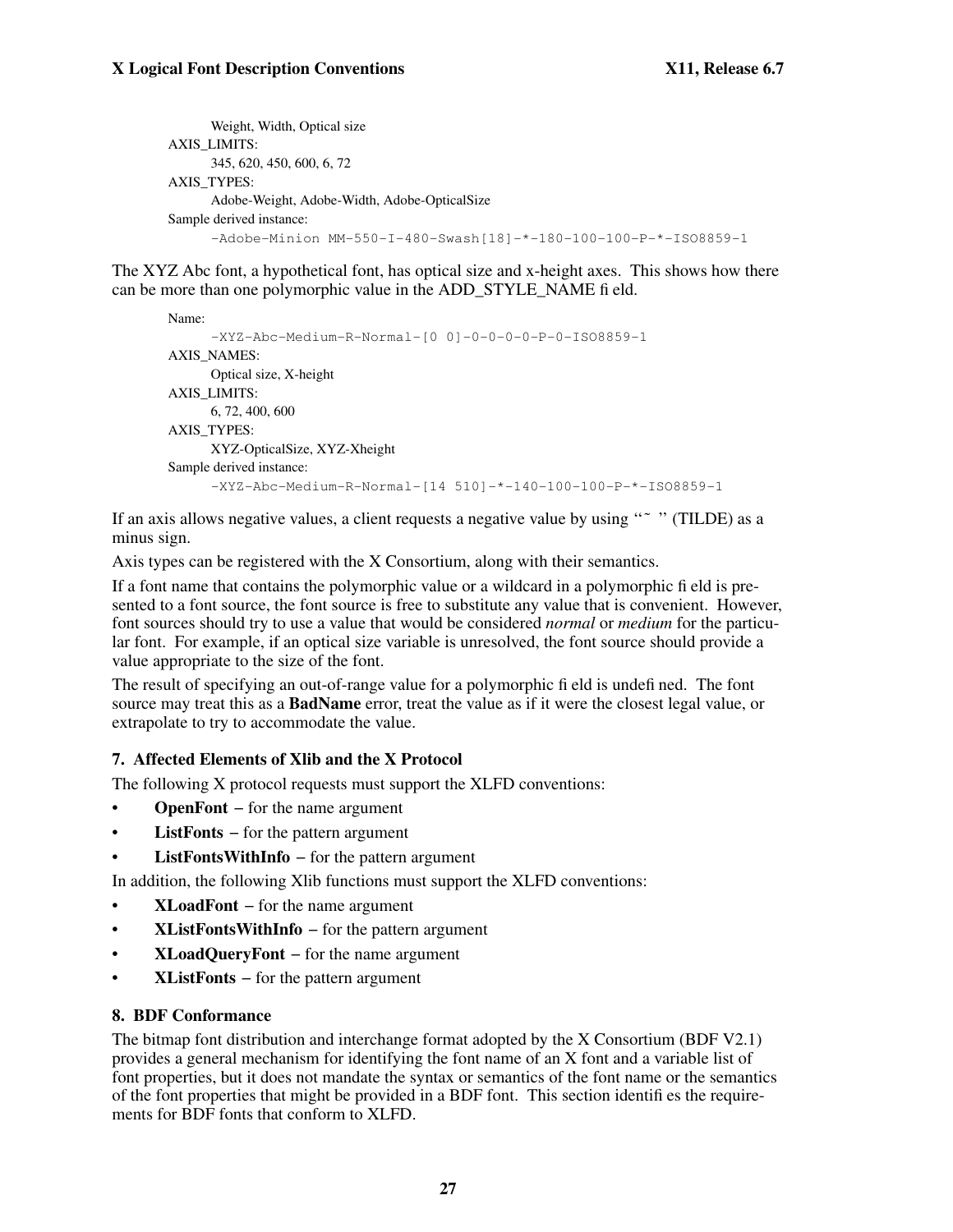### **8.1. XLFD Conformance Requirements**

A BDF font conforms to the XLFD specification if and only if the following conditions are satisfied:

- The value for the BDF item **FONT** conforms to the syntax and semantic definition of a XLFD **FontName** string.
- The **FontName** begins with the X **FontNameRegistry** prefix: ''−''.
- All XLFD **FontName** fields are defined.
- Any FontProperties provided conform in name and semantics to the XLFD **FontProperty** definitions.

A simple method of testing for conformance would entail verifying that the **FontNameRegistry** prefix is the string ''−'', that the number of field delimiters in the string and coded field values are valid, and that each font property name either matches a standard XLFD property name or follows the definition of a private property.

# 8.2. FONT\_ASCENT, FONT\_DESCENT, and DEFAULT\_CHAR

FONT\_ASCENT, FONT\_DESCENT, and DEFAULT\_CHAR are provided in the BDF specification as properties that are moved to the **XFontStruct** by the BDF font compiler in generating the X server-specific binary font encoding. If present, these properties shall comply with the following semantic definitions.

# **8.2.1. FONT\_ASCENT**

FONT ASCENT is an integer value (of type INT32) that gives the recommended typographic ascent above the baseline for determining interline spacing. Specific glyphs of the font may extend beyond this. If the current position point for line *n* is at [X,Y], then the origin of the next line  $m = n + 1$  (allowing for a possible font change) is [X, Y + FONT\_DESCENTn + FONT ASCENTml.

FONT\_ASCENT can be approximated if not provided as a font property, according to the following algorithm:

if (FONT\_ASCENT undefined) then FONT  $\angle$ ASCENT = maximum ascent

where maximum ascent is the maximum ascent (above the baseline) in pixels of any glyph in the font.

# **8.2.2. FONT\_DESCENT**

FONT DESCENT is an integer value (of type INT32) that gives the recommended typographic descent below the baseline for determining interline spacing. Specific glyphs of the font may extend beyond this. If the current position point for line *n* is at [X,Y], then the origin of the next line  $m = n+1$  (allowing for a possible font change) is  $[X, Y + FONT \text{ }$ FONT ASCENTm].

The logical extent of the font is inclusive between the Y-coordinate values: Y − FONT\_ASCENT and Y + FONT\_DESCENT + 1.

FONT DESCENT can be approximated if not provided as a font property, according to the following algorithm:

if (FONT\_DESCENT undefined) then FONT  $DESCENT =$  maximum descent

where maximum descent is the maximum descent (below the baseline) in pixels of any glyph in the font.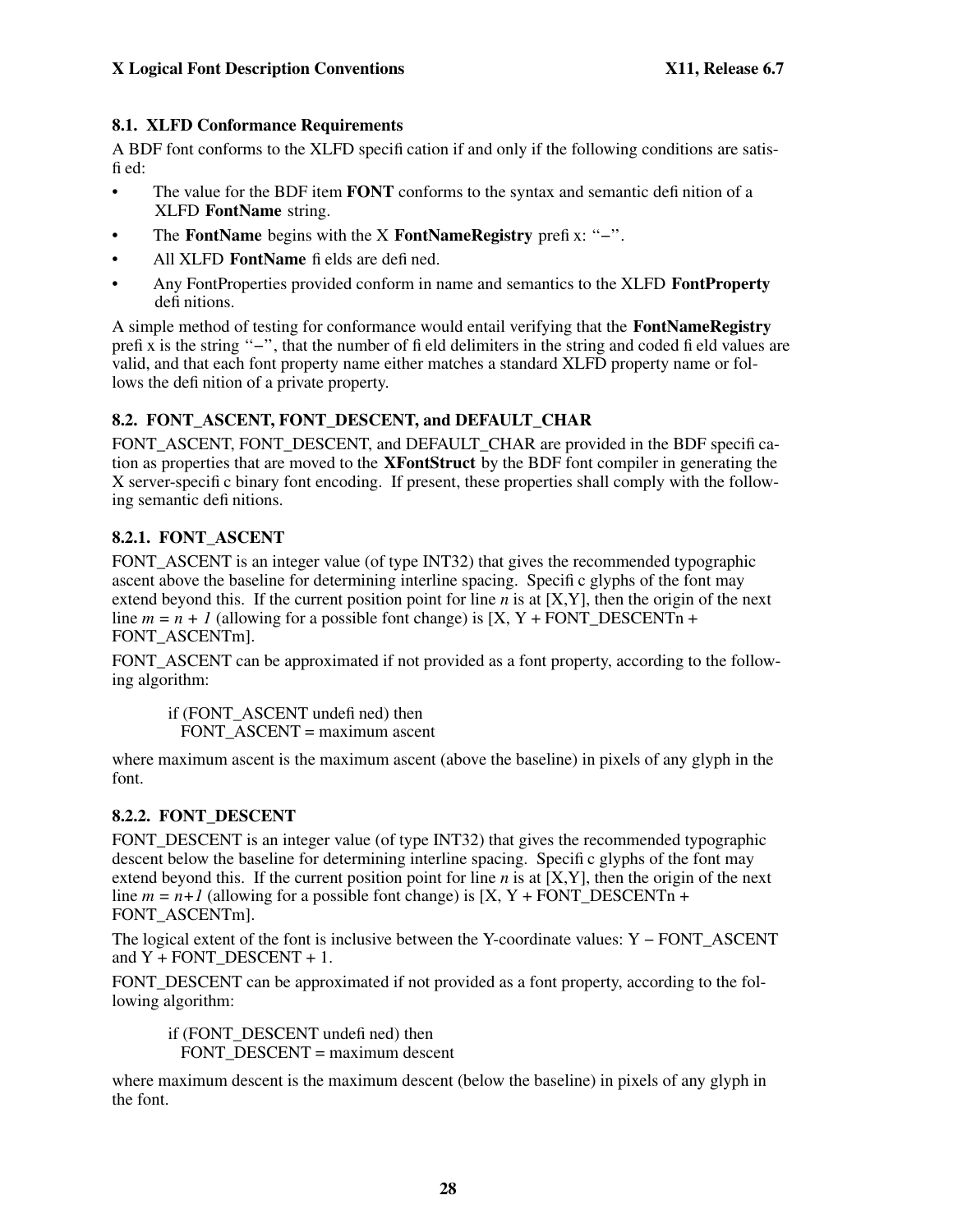### **8.2.3. DEFAULT\_CHAR**

The DEFAULT\_CHAR is an unsigned integer value (of type CARD32) that specifies the index of the default character to be used by the X server when an attempt is made to display an undefined or nonexistent character in the font. (For a font using a 2-byte matrix format, the index bytes are encoded in the integer as byte1  $*$  65536 + byte2.) If the DEFAULT\_CHAR itself specifies an undefined or nonexistent character in the font, then no display is performed.

DEFAULT\_CHAR cannot be approximated if not provided as a font property.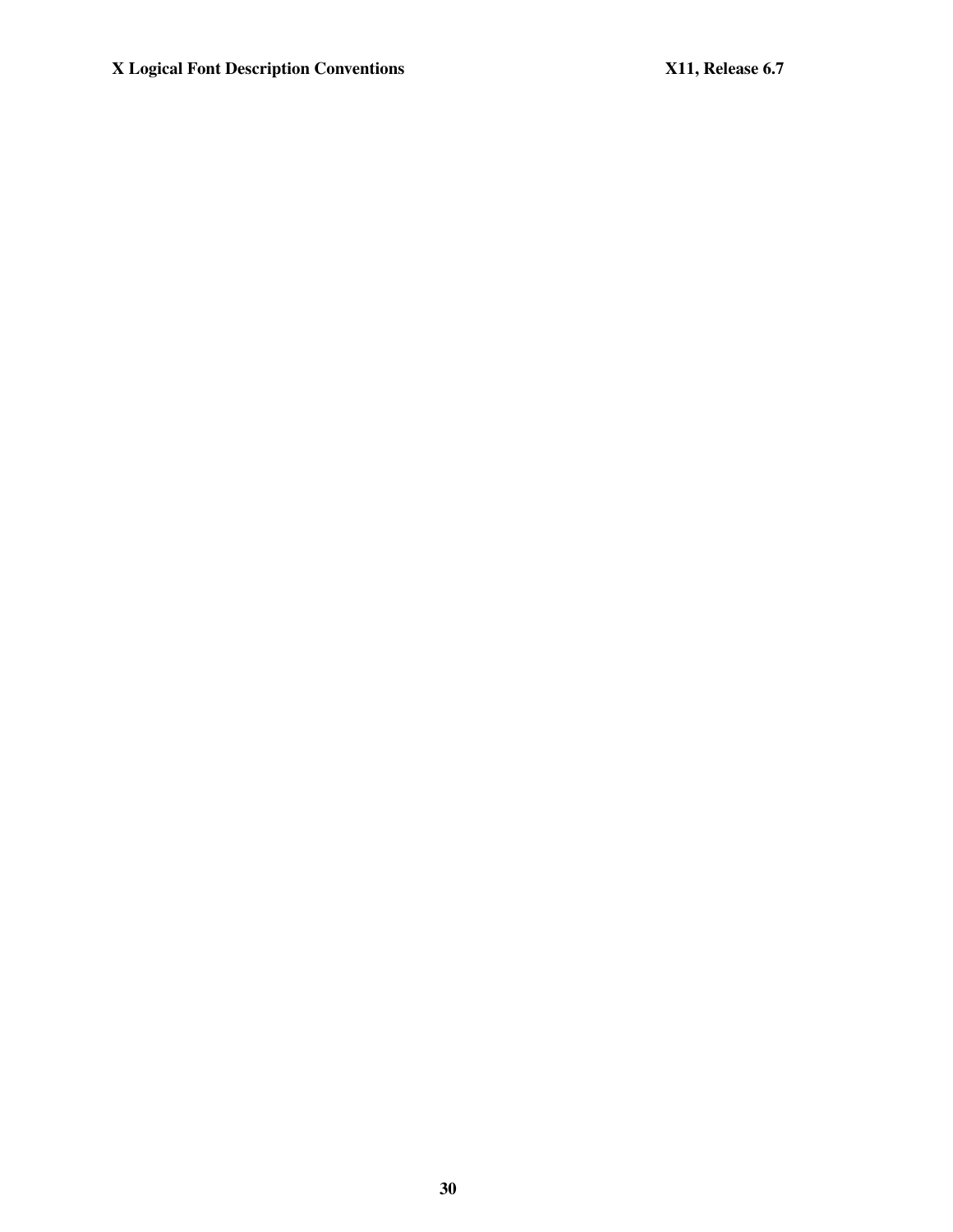# **Table of Contents**

|                                                                              | 1              |
|------------------------------------------------------------------------------|----------------|
|                                                                              | 1              |
|                                                                              | 1              |
|                                                                              | 1              |
|                                                                              | $\overline{2}$ |
|                                                                              | $\overline{2}$ |
| 2.5. Be Independent of X Server and Operating or File System Implementations | $\overline{2}$ |
|                                                                              | $\overline{2}$ |
|                                                                              | $\overline{2}$ |
|                                                                              | $\overline{2}$ |
|                                                                              | $\overline{2}$ |
|                                                                              | 3              |
|                                                                              | 3              |
|                                                                              | $\overline{4}$ |
|                                                                              | $\overline{4}$ |
|                                                                              | $\overline{4}$ |
|                                                                              | 5              |
|                                                                              | 5              |
|                                                                              | 5              |
|                                                                              | 6              |
|                                                                              | 6              |
|                                                                              | 6              |
|                                                                              | 6              |
|                                                                              | $\overline{7}$ |
|                                                                              | $\overline{7}$ |
|                                                                              | 8              |
|                                                                              | 9              |
|                                                                              |                |
|                                                                              | 10             |
|                                                                              | 10             |
|                                                                              | 10             |
|                                                                              | 10             |
|                                                                              | 10             |
|                                                                              | 11             |
|                                                                              | 11             |
|                                                                              | 11             |
|                                                                              | 11             |
|                                                                              | 11             |
|                                                                              | 12             |
|                                                                              | 12             |
|                                                                              | 12             |
|                                                                              | 12             |
|                                                                              | 12             |
|                                                                              | 12             |
|                                                                              | 13             |
|                                                                              | 13             |
|                                                                              | 13             |
|                                                                              | 13             |